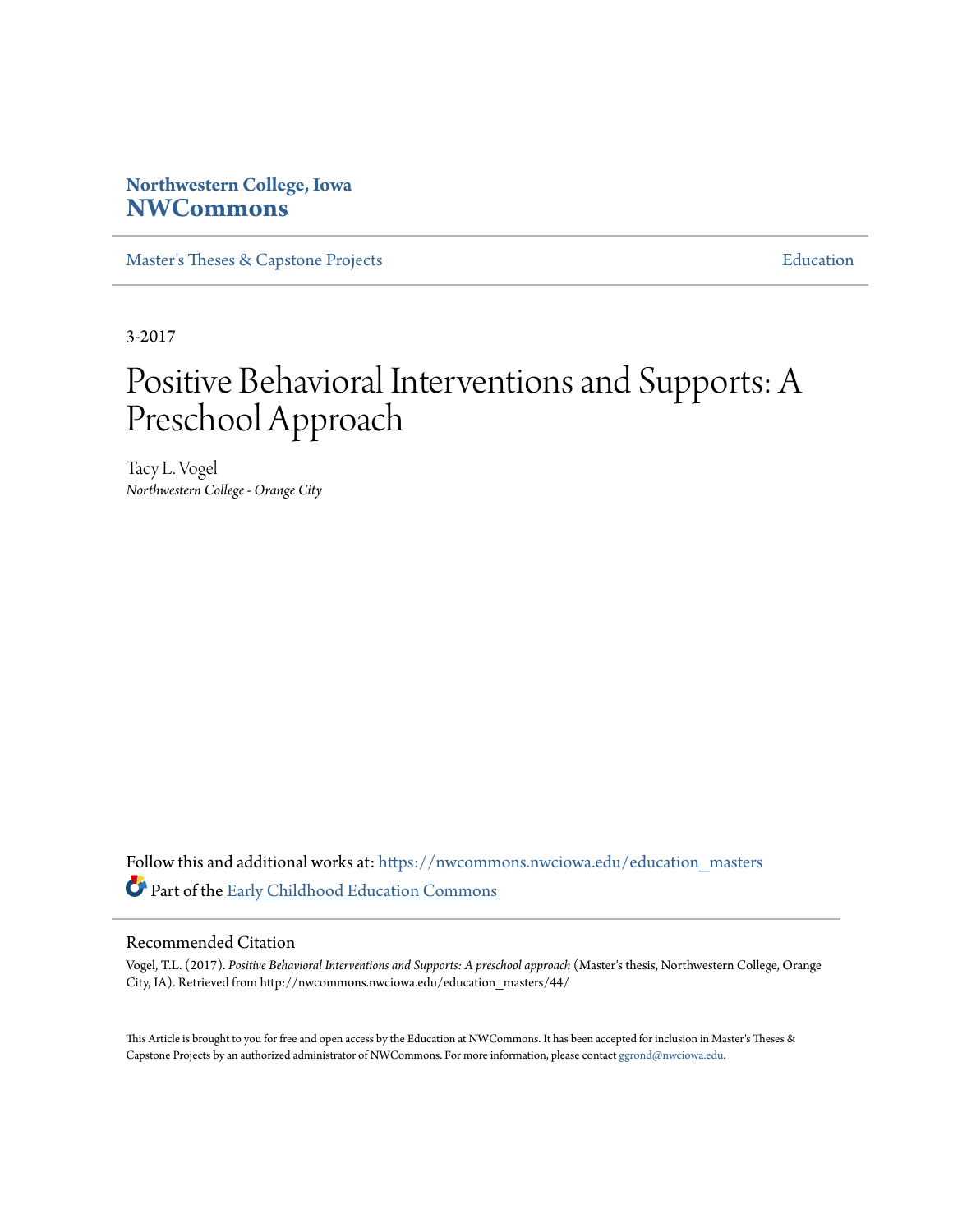Positive Behavioral Interventions and Supports: A Preschool Approach Tacy L. Vogel Northwestern College March 2017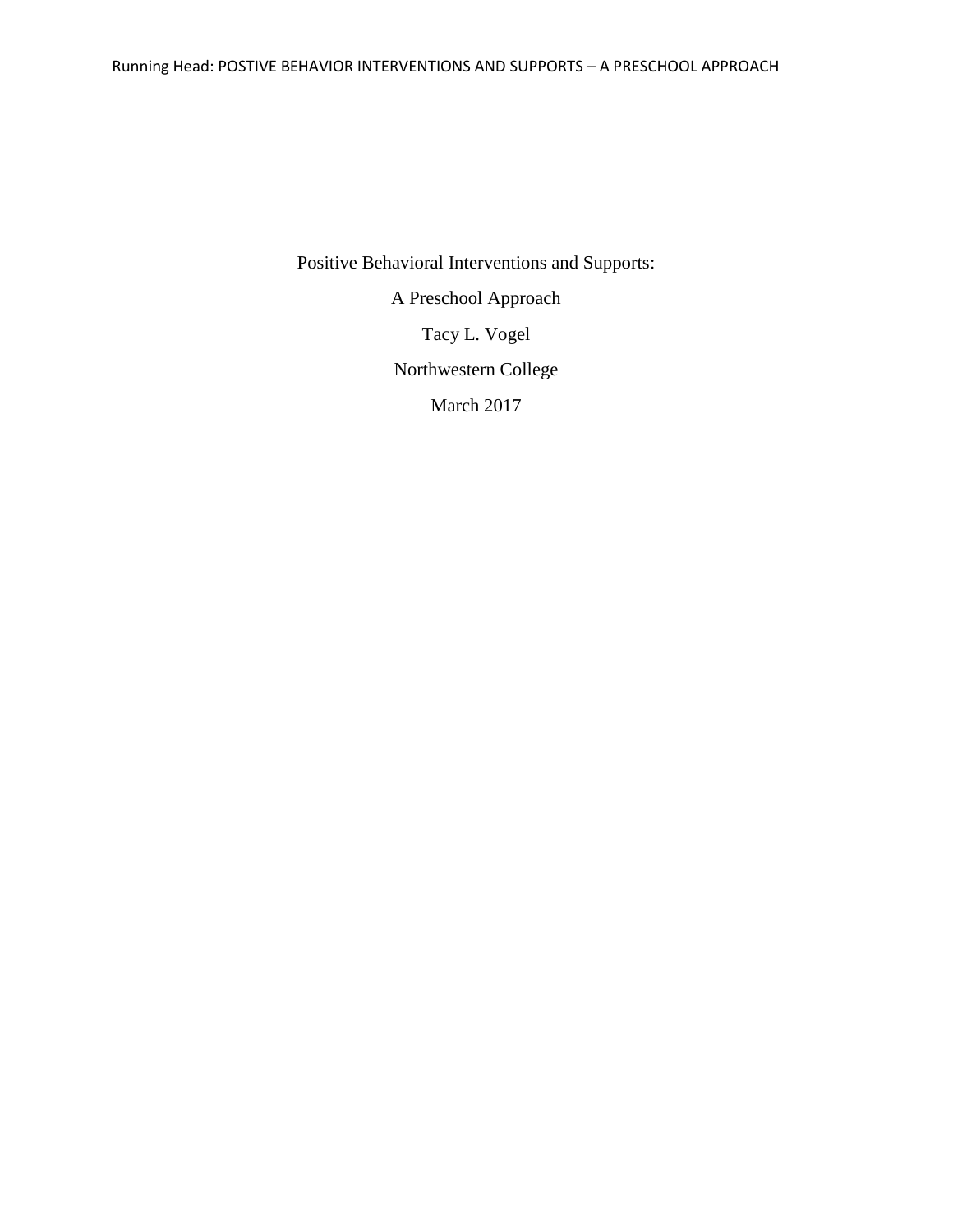#### Abstract

In this action research study, the author examined the effect of using Positive Behavioral Interventions and Supports (PBIS) language and rewards to positively motivate preschool students towards appropriate behavior choices. The study was conducted in the author's preschool special education classroom, in a rural Iowa public school district. The study was completed between the months of September 2016 through March 2017. This study had 18 participates, including 12 females, six males and two three-year-old special education students. At the beginning of the study, PBIS language was not being used. There was an average of 14 negative or unwanted behaviors happening throughout a school day. After PBIS language and rewards were introduced to the students in December 2016 the negative behaviors in the classroom decreased to 1-2 times per day. The findings conclude that using PBIS language and rewards positively affected the student's behaviors and increased teaching time in the classroom because there were not as many behaviors to address.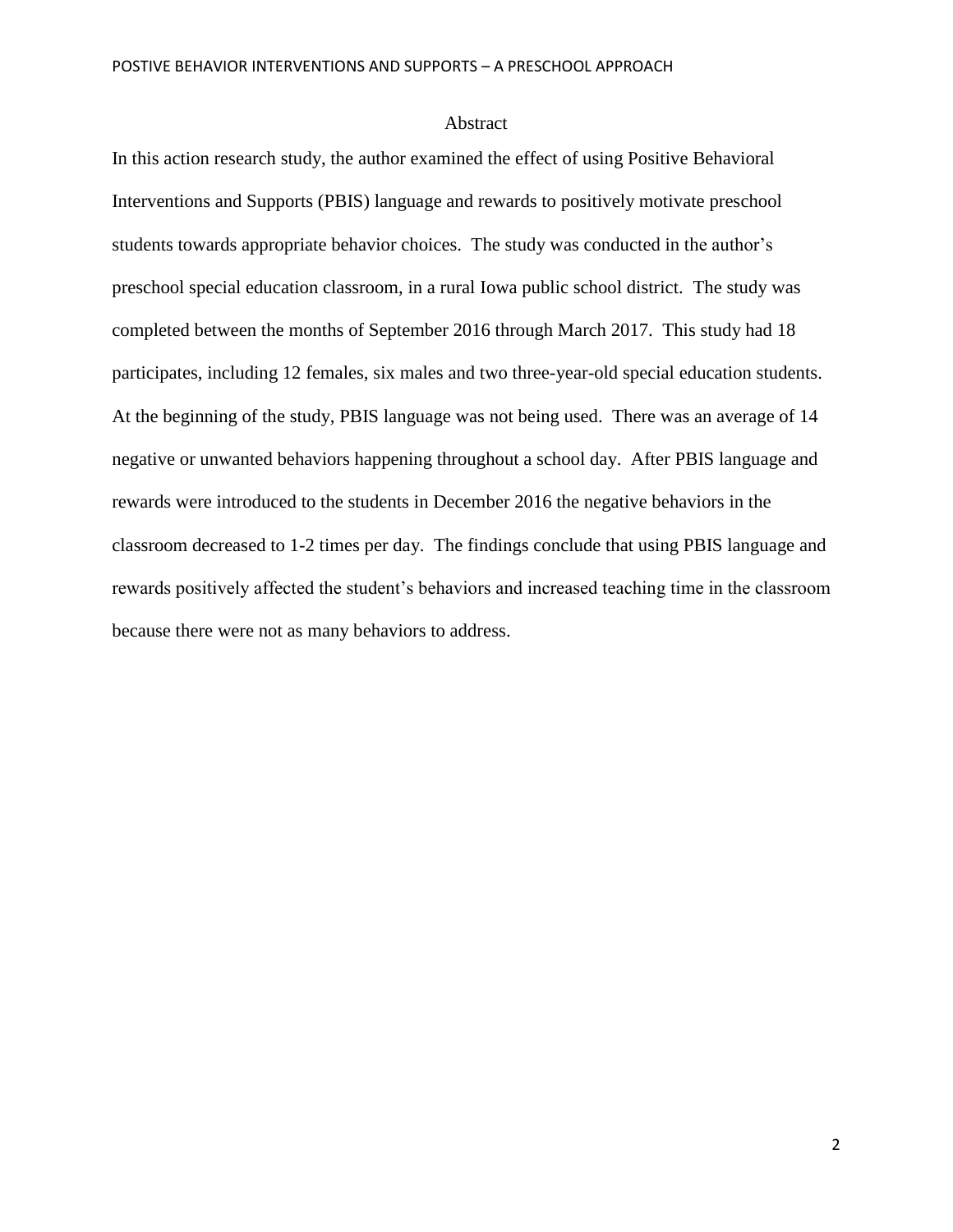Positive Behavioral Interventions and Support: A Preschool Approach

Educators come into the classroom with an idea of behaviors management. Normally teachers will have all different styles and beliefs. Educators strive to provide a safe, caring, and loving environment for all children to thrive within. Currently, research has indicated that not only are traditional punishment-based discipline practices ineffective among high-risk students, but they actually increase, not decrease, rates of unwanted behaviors (Mayer, 1995, 2001). Positive Behavioral Interventions and Supports instills in teachers to understand that not all students walk in with the same experiences. We cannot assume that all children have had the same learning history. Educators need to take the time to assess prior learning and this includes behavior. The Positive Behavioral Interventions and Supports have some key features that all programs will need to execute. Expectations need to be positively stated and taught by staff in a consistent and clear way. Staff will need to become proficient in acknowledging the mastery of expectations for the students. A plan of response will need to be prepared by the staff in case of problem behaviors. Consistent consequences for problem behavior will need to be executed by teachers and administration. Research has shown that approximately 80% to 85% of students will respond to proactive supports, display the desired appropriate behavior, and the result will be fewer behavioral problems (Horner & Sugai, 2005; Lewis, Newcomer, Trussell, & Richter, 2006).

#### **Identification of the Problem**

Each year, the teacher researcher has observed students who are struggling with social behavior and continuing to engage in problem behaviors. Reviews of over 800 studies on how to reduce school discipline problems indicate that the least effective response to inappropriate behavior in school. These are identified as, counselling, psychotherapy, and punishment

3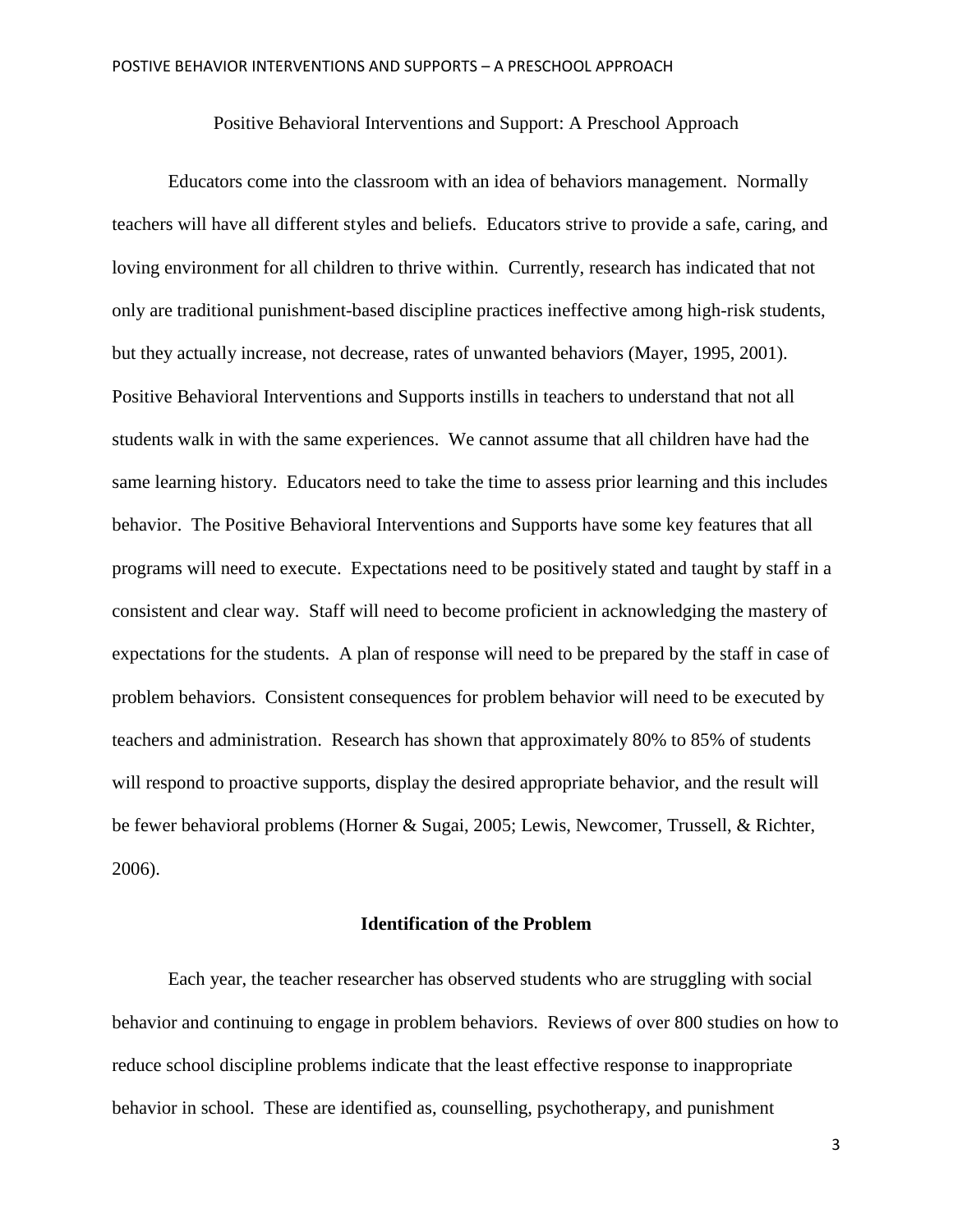(Gottfredson, 1997). The teacher researcher realized that her system of discipline focused heavily on punishment without reinforcing positive behavior. Research has also indicated that the most effective responses to inappropriate behavior: The effective responses are social skills training, academic restructuring, and, behavioral interventions. The teacher researcher had the opportunity to attend Positive Behavior Intervention and Supports training in May or 2016. With a team of seven colleagues, they went through at five-day training session. Through these training sessions, they learned how to develop, implement and collect data for school-wide Positive Behavior Interventions and Supports. The teacher research became excited to potentially use these strategies within her own classroom the following year.

#### **Review of Related Literature**

Many look at behavior as a problem area in their classroom. How do we change negative behavior? How do we get parenteral support? How do we turn unwanted behavior into appropriate behavior? These are all questions professionals ask themselves and others throughout their career. Researchers Stormont, Lewis, Beckner and Johnson (2008) have developed a positive and preventive approach for working with challenging behaviors in young children. A typical response to challenging behaviors is punishment oriented. It can be concluded from research that this approach does not work for children that have challenging behaviors.

Researchers Stormont, Lewis, Beckner and Johnson (2008) have developed useful resources for professional implementing Positive Behaviors Interventions and Supports. When Positive Behaviors Interventions and Supports is implemented, "all children have the opportunity to receive explicit instruction in appropriate social behavior" (Stormont, Lewis, Beckner & Johnson, 2008). School staff should collectively determine what appropriate behaviors look like

4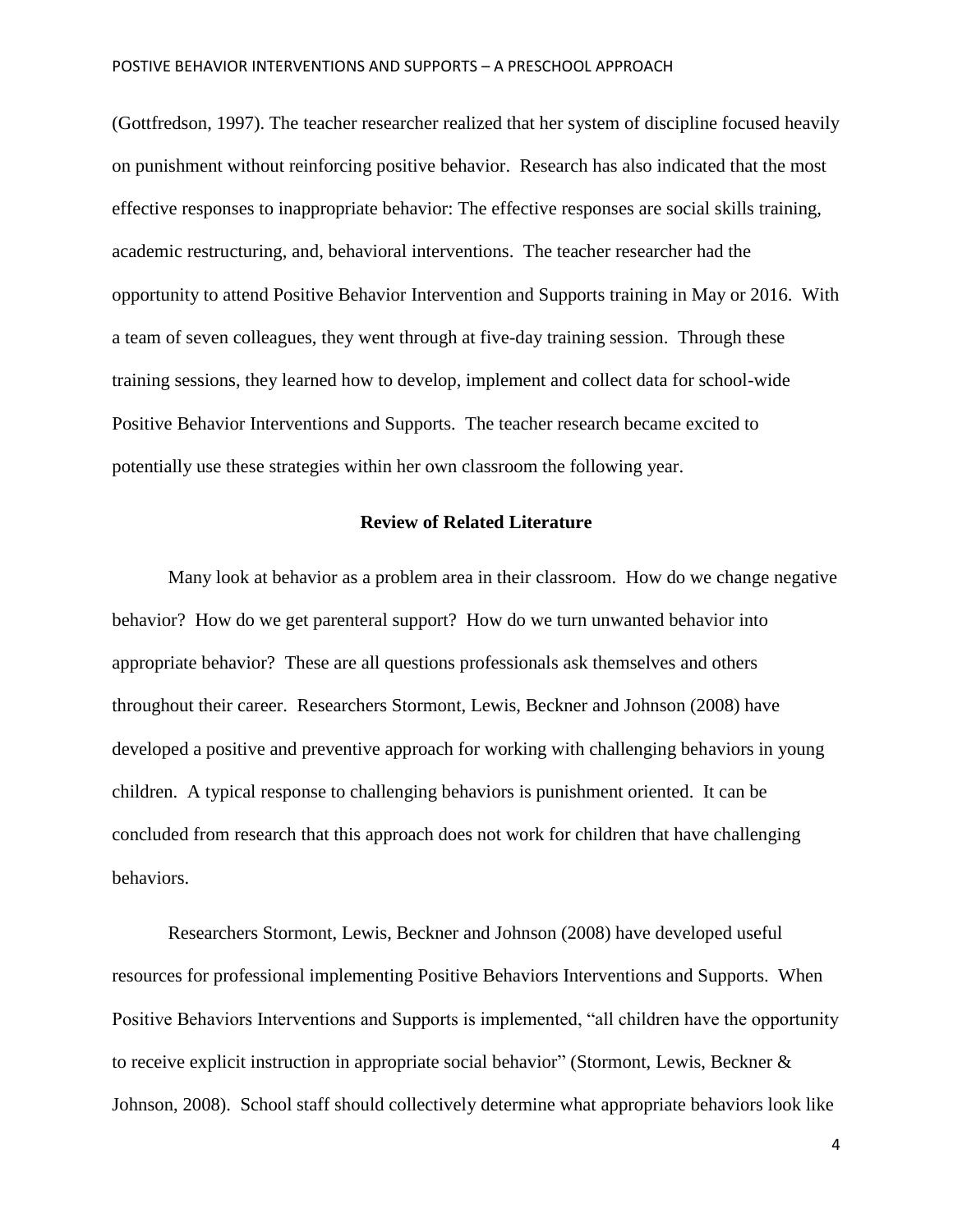in all areas of the school. Students need unambiguous instruction on desirable behaviors. All staff will need to provide positive and clear feedback to the students performing appropriate behaviors. "Appropriate behavior is not expected to emerge naturally in all students, when it does occur, we must support it" (Horner & Sugai, 2005, p. 69). Telling students how to behave is not enough anymore. Students must experience appropriate behavior in the school setting. Students also need the opportunity to teach each other appropriate behaviors. "Peer support strategies can also be used to encourage appropriate behavior choices in young children" (Skinner, Neddenriep, Robinson, Ervin, & Jones, 2003, p 76).

Implementing Positive Behaviors Interventions and Supports in your school or classroom be an overwhelming task to begin. Positive Behaviors Interventions and Supports requires a school-wide shift in approaching discipline. First, a leadership team will form and establish (a) visibility in the district and community; (b) a commitment statement; (c) funding; (d) goals and outcomes that align with district policy and mission; and (e) a one-year action plan. Second, the leadership team will need to gain staff buy-in. It is critical for all staff members to be onboard. Third, the leadership team will need to participate in the Positive Behaviors Interventions and Supports five day training session. The selected leadership team will need to determine priorities and periods that strategies and ideas will be implemented. They will also need to pick target areas to focus efforts, including but not limited to lunchroom, recess, hallways, bathroom etc.

Positive Behaviors Interventions and Supports typically takes three to five years to fully implement. Professional development will need to take place for all staff members. According to research, change occurs in four phases (Missouri Positive Behavior Support Initiative, 2002): First, Awareness will need to occur; Second, Initial implementation and skill building will to need take place for all staff members; Third, Full implementation of Positive Behaviors

5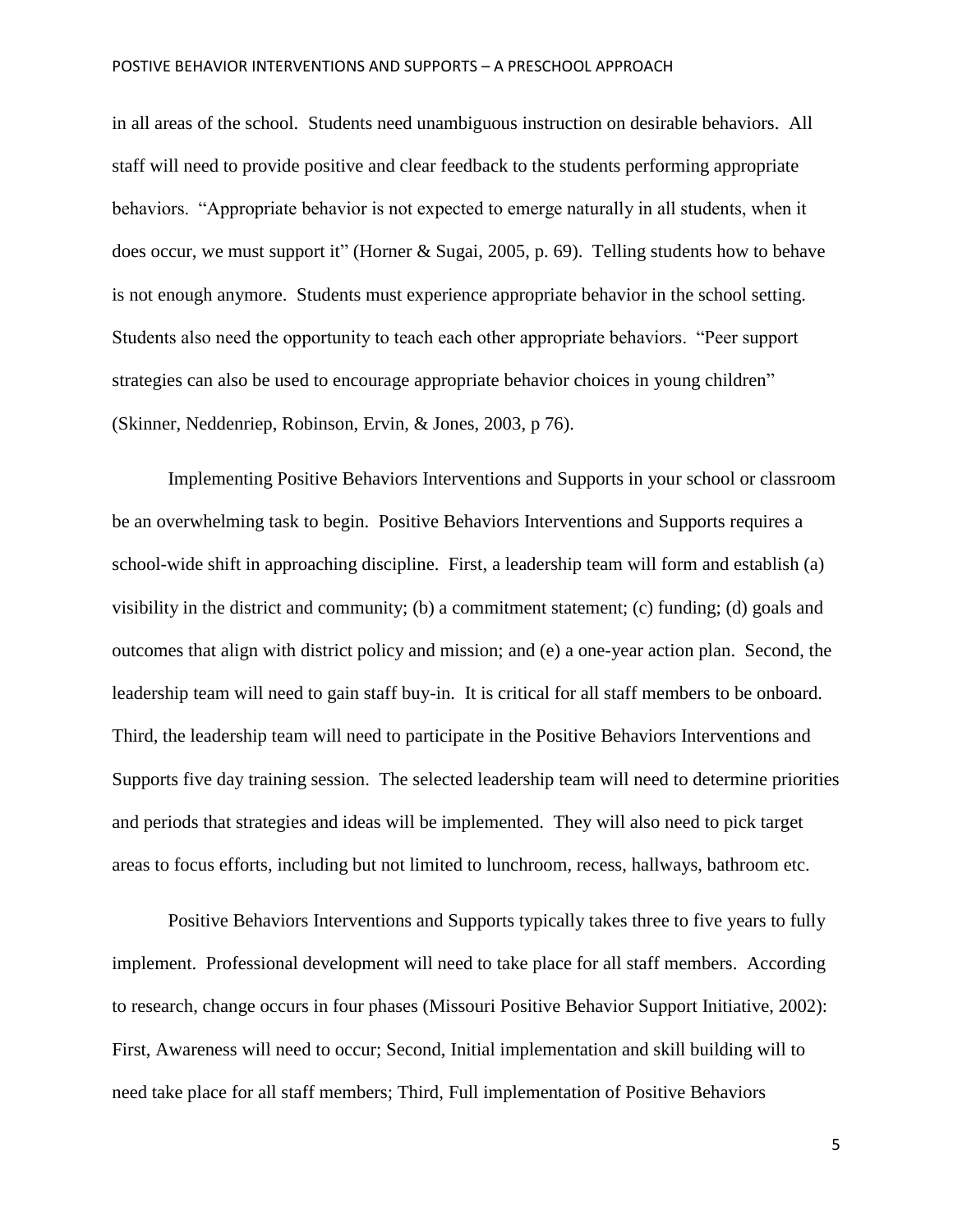Interventions and Supports; Forth, Skills and practice institutionalization will take place for staff and students. Every staff and student involved with Positive Behaviors Interventions and Supports will need a different level of support to be successful.

The leadership team is responsible for developing structures for each implementation level. New practices take time and effort by all parties involved. Teachers will need to actively change their language from old to new. We can no longer rely on the fact that kids 'should' know how to act. Educators must teach students how to behave appropriately. Negative attention only builds negative feelings. Positive attention to appropriate behaviors has a lasting effect for students.

### **Methods**

#### **Qualitative Data Collection Measures**

A blank sample of the student researchers Student Behavior Tracker (See Appendix A) was used to collect inappropriate behaviors of each student in the classroom. This was developed during the teacher researchers Positive Behaviors Intervention and Supports training. Each tally represents misbehaviors during school hours. The Student Behavior Tracker allowed the researcher to observe which students were struggling the most with behaviors in the classroom.

#### **Data Collection**

Prior to the seven-month period of observation, the teacher researcher developed the Student Behavior Tracking (See Appendix A). All participants were carefully watched throughout the seven-month period for problem behaviors. Problem behaviors watched for include hitting, kicking, biting, screaming, yelling, lying, cheating, not sharing, disrespecting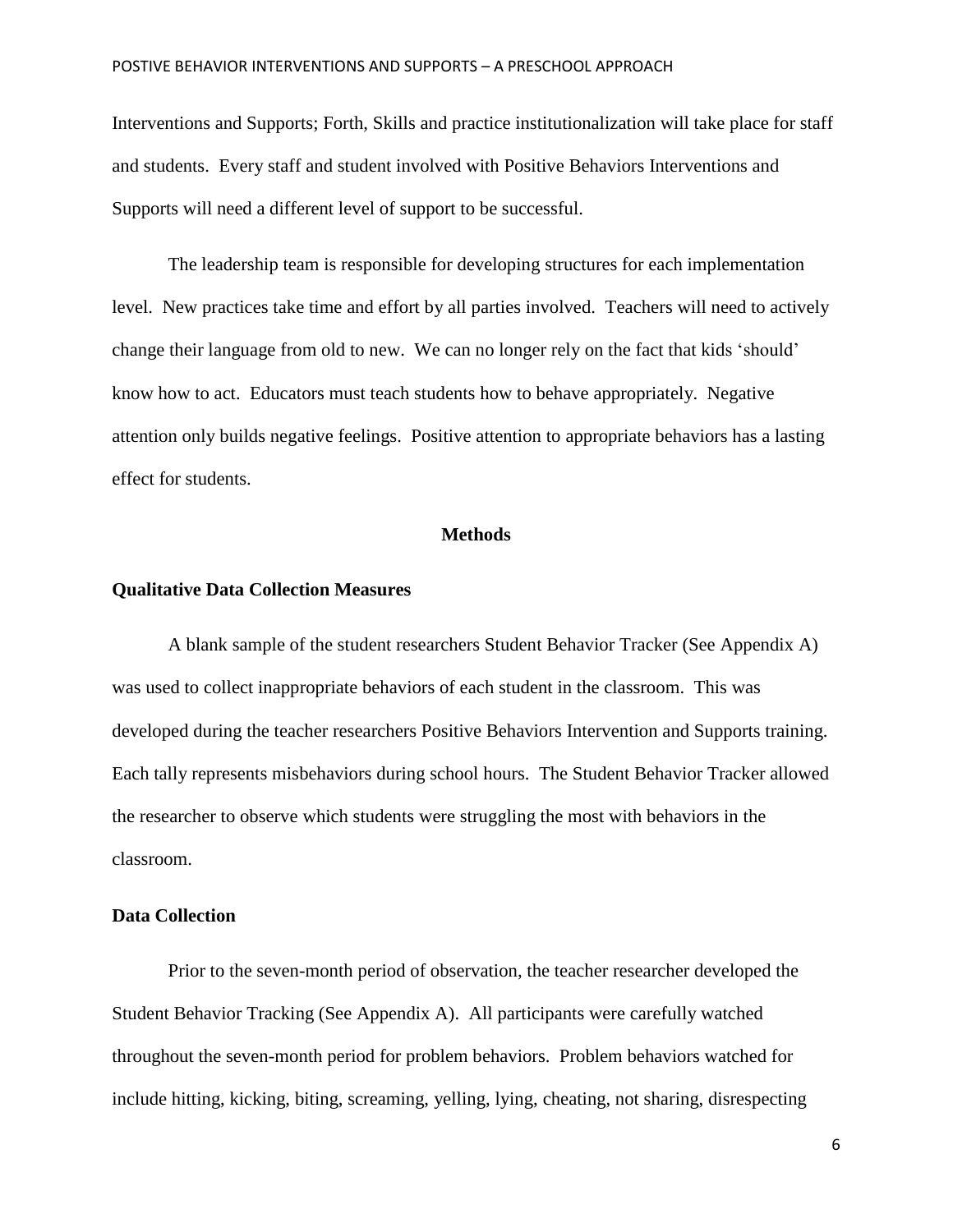adults or peers, and not following directions. Quantitative data was used to determine the frequency of disruptive or problem behaviors throughout the school day. During the period from September – December, the teacher researcher had not implemented Positive Behavior Interventions and Strategies language into her classroom. From January – March, the teacher researcher implemented a language change in handling problem behaviors and acknowledging wanted behaviors. The teacher researcher used several different techniques while implementing Positive Behaviors Interventions and Supports within her own classroom. Some teaching strategies used during the three month language and activity change were a) Adult Modeling; b) Flannel Board feelings; c) Role Play; d) Prompts; e) Incidental Teaching; f) Reinforcement, and g) Social Stories.

The teacher researcher promoted expectations within her room through the students and families. Classroom behavior books were developed with the current class to show appropriate behavior versus inappropriate behaviors. Family newsletters were utilized to get parents involved in encouraging Positive Behavior Interventions and Supports in the home and in public settings. While promoting Positive Behavior Interventions and Supports the teacher researcher created an Expectation versus Rules chart seen in Figure 1.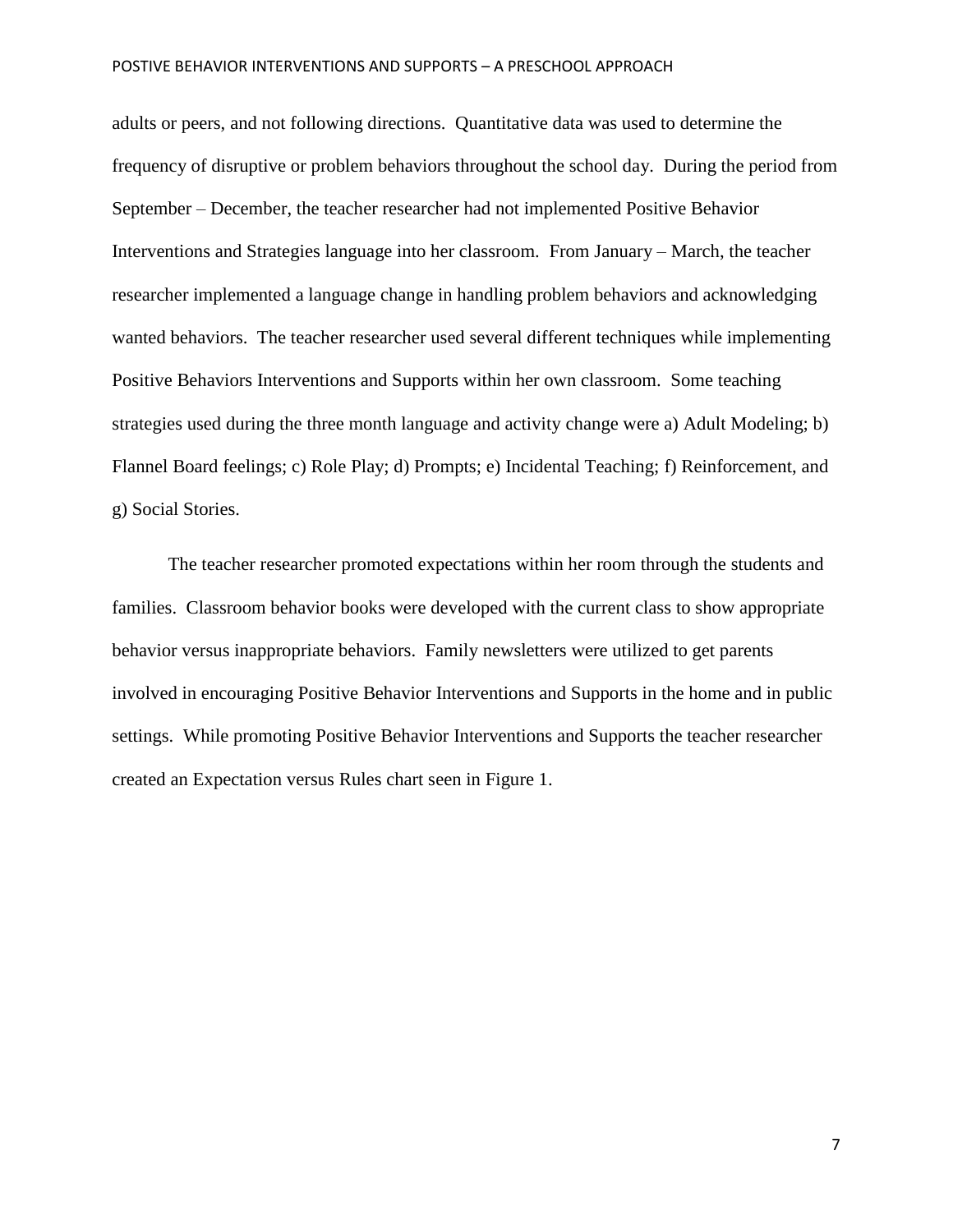

Figure 1 represents the type of language change that happened throughout her classroom with her four-year-old students.

The overall goal for the teacher researcher was to determine the effects Positive Behavior Interventions and Supports had in the teacher researcher's classroom once they were implemented. Before Positive Behavior Interventions and Supports was implemented, the teacher researcher was noting an average of 53.25 negative behaviors per month. After Positive Behavior Interventions and Supports, the teacher researcher averaged 23 negative behaviors per month. The number of negative behaviors in the teacher researcher's classroom fell by 43%. This was encouraging results for only implementing Positive Behavior Intervention and Supports for a short three month.

#### **Results of the Study**

In terms of appropriate behaviors Positive Behavior Interventions and Supports has great tools to use inside a preschool setting. The teacher researcher was able to use the strategies suggested by PBIS to positively impact and decrease her preschool classroom behaviors. When PBIS was implemented the number of negative or unwanted behaviors dropped by 43%. Individual students decreased their personal amount of negative behaviors. Students became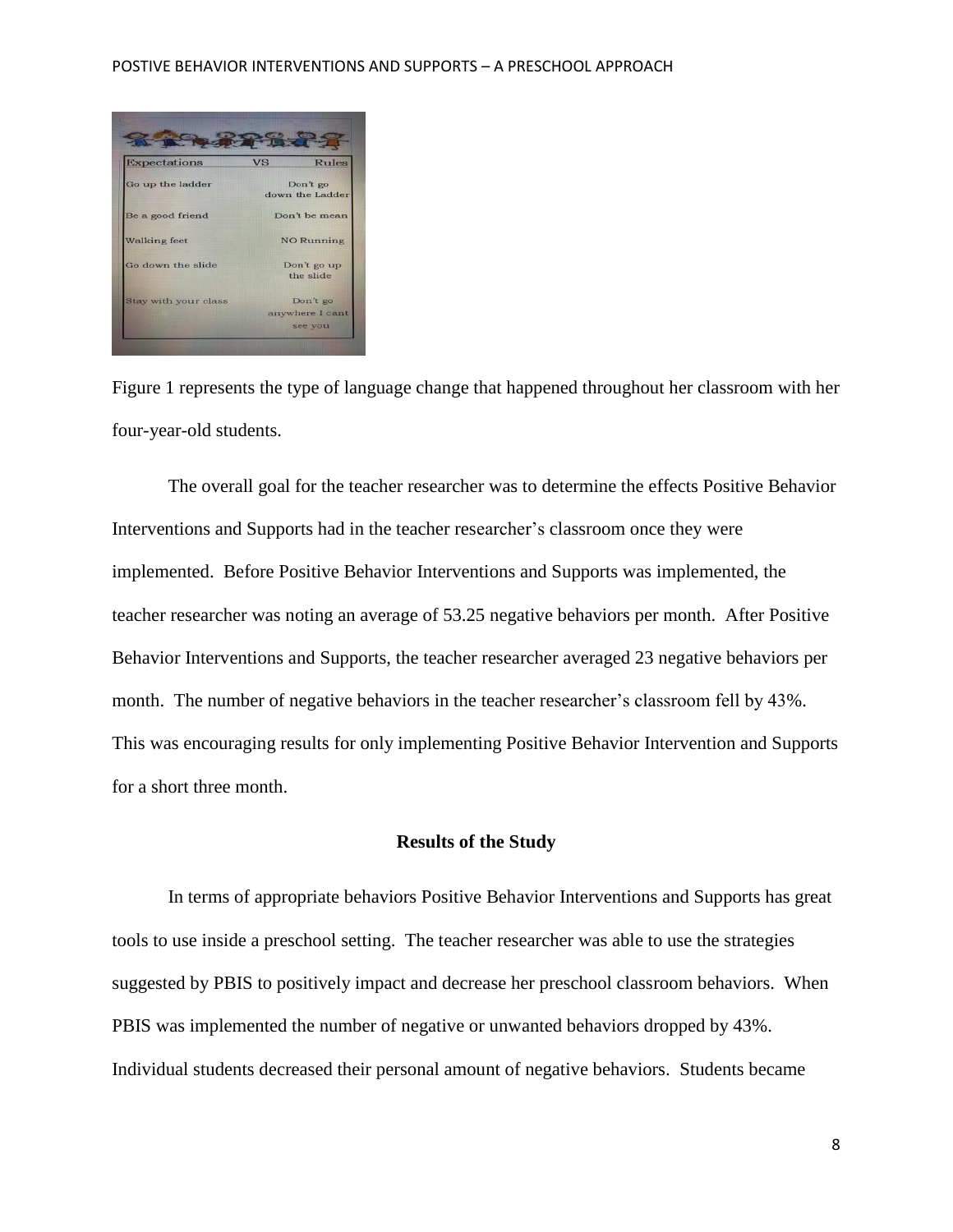more mindful of their behaviors and were more honest when telling the teacher researcher what happened during difficult situations that arose. Social stories and role-playing helped the students become mindful of how they can potential make someone feel. Their language also changed between each other. Words like; no, stop, and do not have become outdated. The students and teacher researcher have shifted their vocabulary to positive remarks towards one another.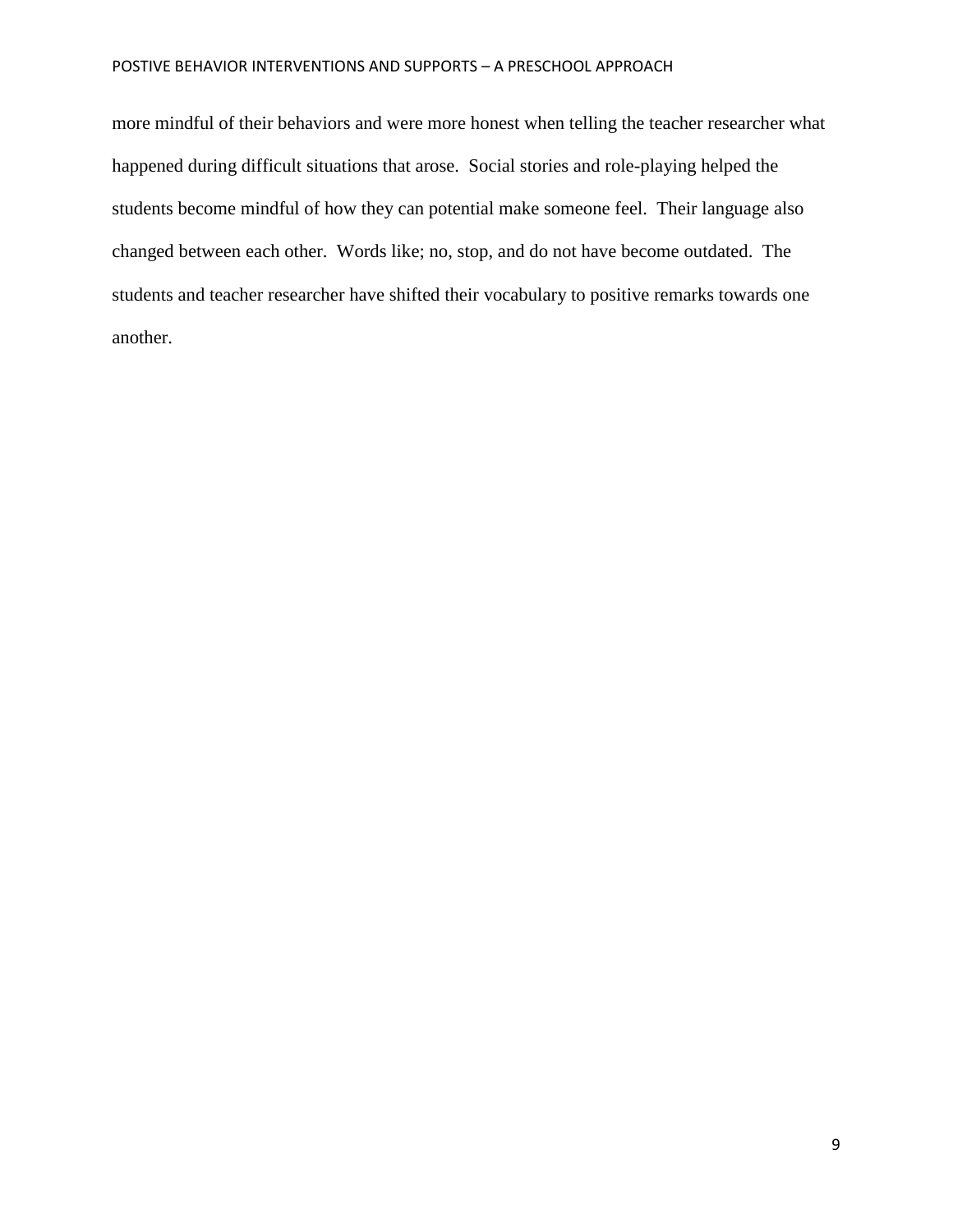### References

- Mayer, G. R. (1995). Preventing antisocial behavior in the schools. *Journal of Applied Behavior Analysis*, 28, 467-478.
- Mayer, G. R. (2001). Antisocial behavior: Its causes and prevention within our schools. *Education & Treatment of Children*, 24, 414-429.
- Horner, R. H., & Sugai, G. (2005). School-wide positive behavior support: An alternative approach to discipline in schools. In L. Bambara & L. Kern (Eds.), *Positive Behavior Support* 359-390. New York: Guildford.
- Lewis, T. J., & Lewis, L. (2006, October). *Essential features of individual systems of support: Data practices and systems.* Paper presented at the 3<sup>rd</sup> Annual School-wide PBS Implementation Forum, Chicago.
- Fottfredson, G. D., & Gottfredson, D. C. (1997). School-based prevention programs defined and taxonomies of school-based prevention activities and objectives used in the National Study of Delinquency Prevention in Schools. Ellicott City, MD: Gottfredson Associates.
- Horner, R. H., & Sugai, G. (2005). School-wide positive behavior support: An Alternative approach to discipline in schools. In L. Bambara & L. Kern (Eds.), *Positive Behavior Support* 359-390. New York: Guilford.
- Skinner, C. H., Neddenriep, C. E., Robinson, S. L., Ervin, R., & Jones, K. (2002). Altering educational environments through positive peer reporting: Prevention and remediation of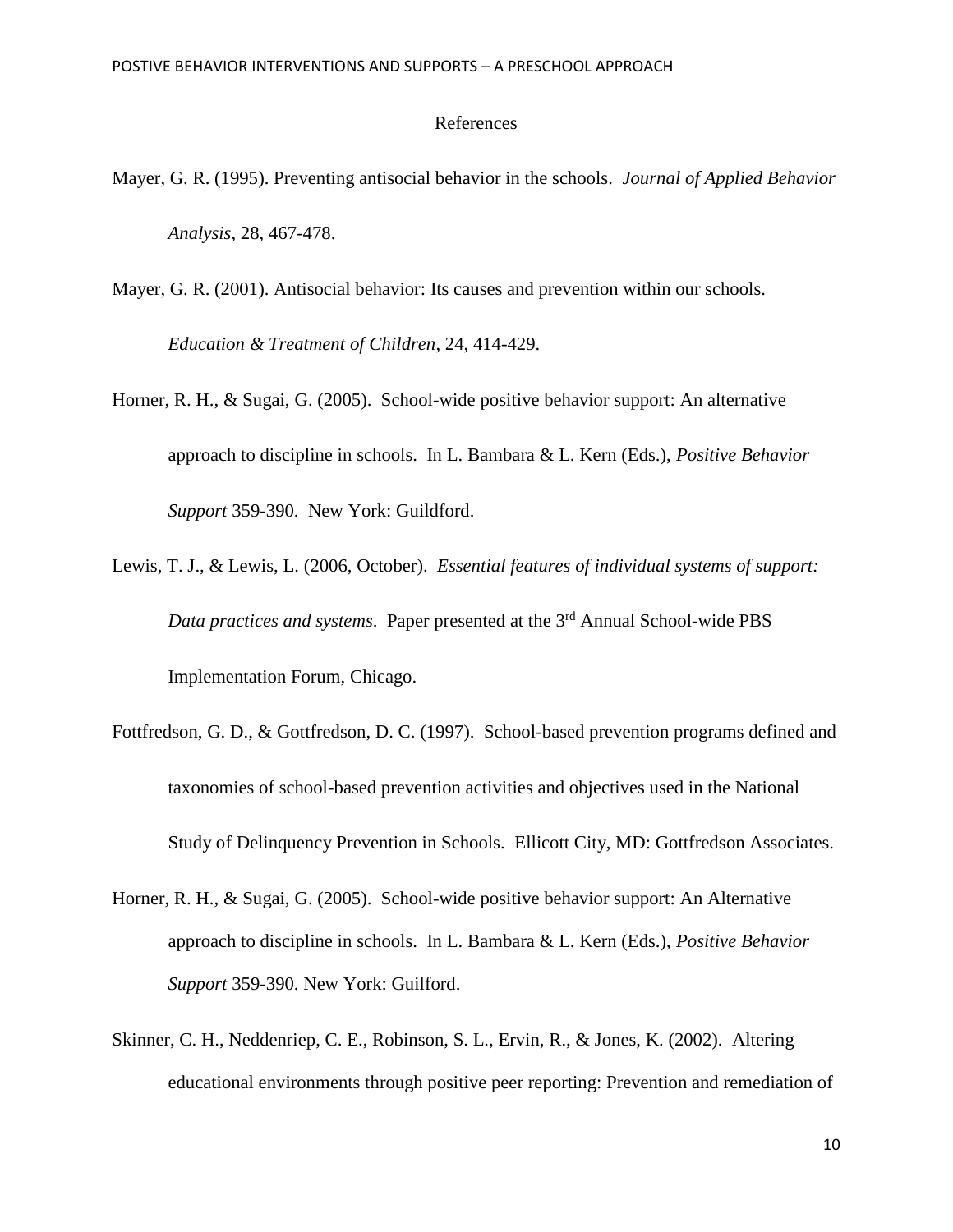social problems associated with behavior disorders. *Psychology in the Schools*, 39(2), 191-202.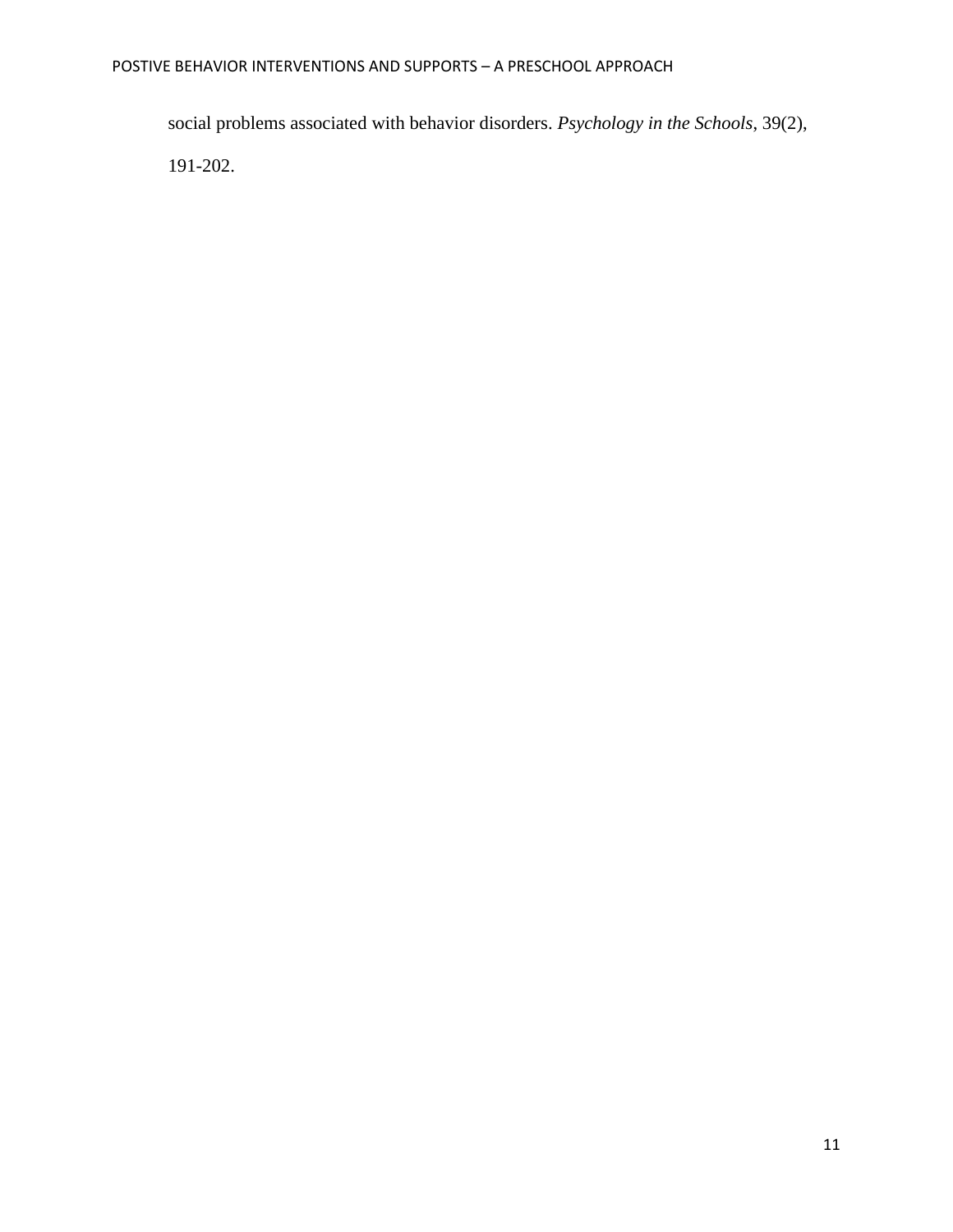# Appendix A

# Behavior Tracker September 2016

| Date<br>09             | 6              | $\overline{7}$ | $8\,$            | 9              | 12             | 13             | 14             | 15             | 16                   | 19             | $20\,$         | 21             | 22               | 23             | 26           | 27             | 28                   | 29             | 30               |
|------------------------|----------------|----------------|------------------|----------------|----------------|----------------|----------------|----------------|----------------------|----------------|----------------|----------------|------------------|----------------|--------------|----------------|----------------------|----------------|------------------|
| $\mathbf{S}1$          | ${\bf F}$      | $\overline{ }$ | $\overline{ }$   |                | $\overline{ }$ |                |                | $\overline{ }$ |                      |                | $\overline{ }$ |                |                  | $\overline{ }$ |              |                |                      |                |                  |
| $\overline{S2}$        | $\bf I$        | $\overline{ }$ | $/\!/$           |                |                | $/\!/$         |                |                | $\sqrt{\phantom{a}}$ |                |                | $/\!/ \!/$     |                  |                |              |                |                      | $\overline{ }$ |                  |
| S <sub>3</sub>         | ${\bf R}$      |                |                  |                |                |                |                |                |                      |                |                |                |                  |                |              |                |                      |                |                  |
| $\overline{S4}$        | ${\bf S}$      |                |                  |                |                |                |                |                |                      |                |                |                |                  |                |              | $\sqrt{ }$     |                      |                |                  |
| $\overline{\text{S5}}$ | $\overline{T}$ |                |                  |                |                |                |                |                |                      |                |                |                |                  |                |              |                |                      |                |                  |
| S <sub>6</sub>         |                |                |                  |                |                |                |                |                |                      |                |                |                |                  |                |              |                |                      |                |                  |
| S7                     | ${\bf D}$      | $/\!/$         | $\sqrt{2}$       |                | $/\!/$         | $/\!/ \!/$     |                |                | $\overline{ }$       | $\overline{ }$ |                |                |                  | $/\!/$         |              | $\sqrt{2}$     | $\sqrt{\phantom{a}}$ | $\overline{ }$ |                  |
| ${\bf S8}$             | $\mathbf A$    |                |                  |                |                |                |                |                |                      |                |                |                |                  |                |              |                |                      |                |                  |
| $\overline{S9}$        | $\mathbf Y$    | $\overline{ }$ |                  | $\overline{ }$ | $\overline{ }$ |                |                |                |                      |                |                |                |                  |                |              |                |                      |                |                  |
| ${\bf S10}$            |                |                |                  |                |                |                |                |                |                      |                |                |                |                  |                |              |                |                      |                |                  |
| <b>S11</b>             | ${\bf S}$      |                |                  |                |                |                |                |                |                      |                |                |                |                  |                |              |                |                      |                |                  |
| $\overline{S12}$       | ${\bf C}$      |                |                  |                |                |                |                |                |                      |                |                |                |                  |                |              |                |                      |                |                  |
| S13                    | $\, {\rm H}$   |                |                  |                |                |                |                |                |                      |                |                |                |                  |                |              |                |                      |                |                  |
| S14                    | $\mathbf{O}$   | $\overline{ }$ |                  |                | $\overline{ }$ | $\overline{ }$ |                |                | $\overline{ }$       | $\overline{ }$ |                |                |                  |                |              |                |                      |                |                  |
| S15                    | $\mathbf O$    | $\overline{ }$ | $\sqrt{2}$       | $\overline{ }$ | $\overline{ }$ |                |                |                |                      |                |                |                |                  |                |              |                |                      |                |                  |
| S16                    | $\mathbf{L}$   |                |                  |                |                |                |                |                |                      |                |                |                |                  |                |              |                |                      |                |                  |
| S17                    |                | $\sqrt{2}$     | $\sqrt{2}$       |                |                | $/\!/$         |                |                |                      |                |                | $/\!/$         |                  |                |              |                |                      |                |                  |
| S18                    |                |                |                  |                |                |                |                |                |                      |                |                |                |                  |                |              |                |                      |                |                  |
| Total                  |                | $\overline{8}$ | $\boldsymbol{6}$ | $\overline{2}$ | $\overline{6}$ | $\overline{8}$ | $\overline{0}$ | $\mathbf{1}$   | $\overline{3}$       | $\overline{2}$ | $1\,$          | $\overline{5}$ | $\boldsymbol{0}$ | $\overline{3}$ | $\mathbf{1}$ | $\overline{2}$ | $\mathbf{1}$         | $\overline{2}$ | $\boldsymbol{0}$ |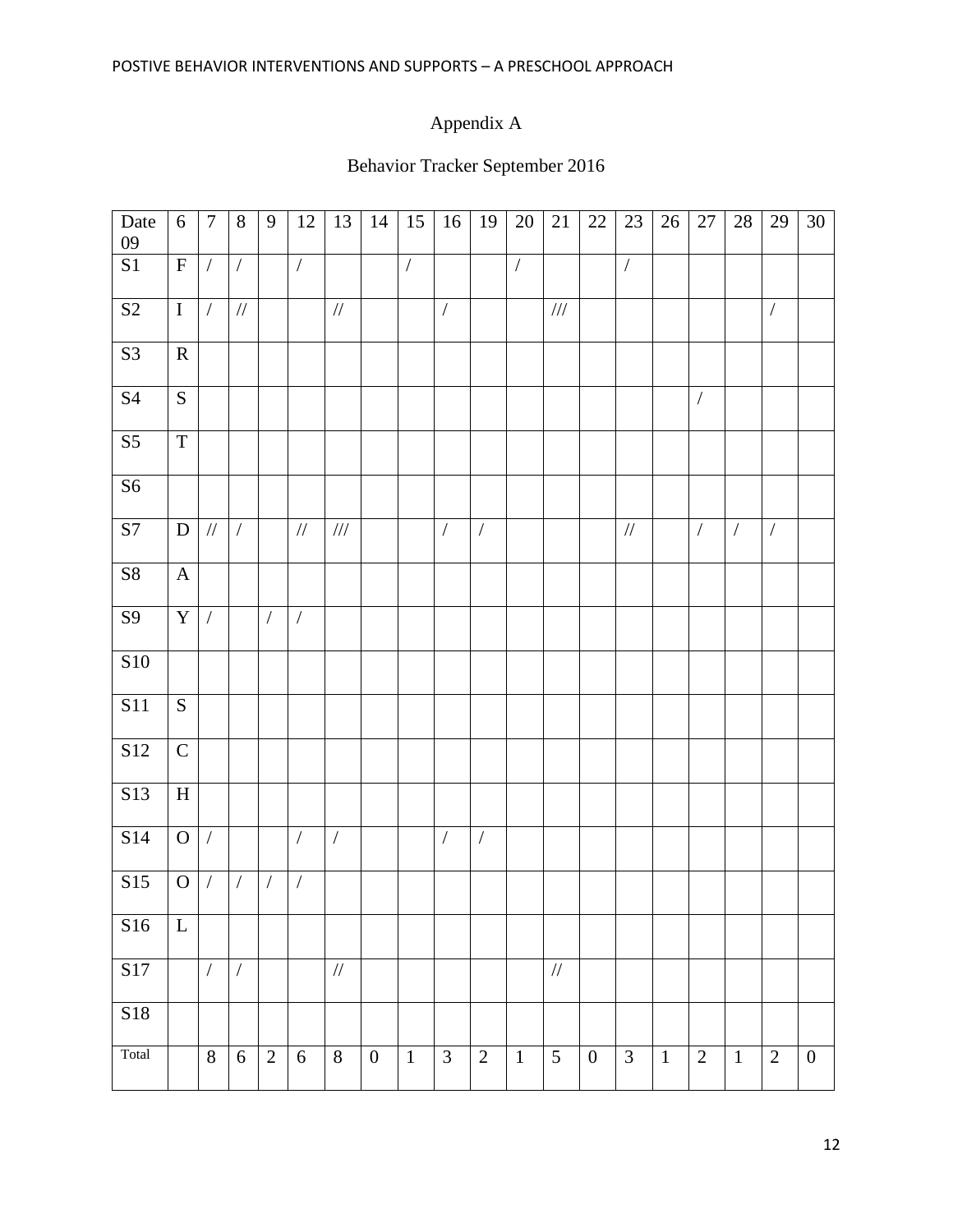# Appendix B

### Behavior Tracker October 2016

| Date<br>$10\,$         | $\mathfrak{Z}$ | $\overline{4}$       | 5              | 6                    | $\overline{7}$ | $10\,$                   | $11\,$         | 12             | 13             | 14                   | $17\,$         | $18\,$         | 19             | 20               | $21\,$          | 24                   | $25\,$         | $26\,$       | $27\,$       | $28\,$         |
|------------------------|----------------|----------------------|----------------|----------------------|----------------|--------------------------|----------------|----------------|----------------|----------------------|----------------|----------------|----------------|------------------|-----------------|----------------------|----------------|--------------|--------------|----------------|
| $\bf S1$               |                | $\sqrt{\phantom{a}}$ |                |                      | ${\bf F}$      |                          |                |                |                |                      |                |                |                |                  |                 |                      |                |              |              | $\mathbf H$    |
| S <sub>2</sub>         | $/\!/$         | $/\!/$               | $\sqrt{ }$     | $\sqrt{ }$           | $\overline{I}$ | $\mathcal{U}\mathcal{U}$ |                |                |                | $\sqrt{\phantom{a}}$ | $\overline{ }$ | $/\!/$         | $\sqrt{ }$     |                  |                 | $\sqrt{\phantom{a}}$ |                |              |              | $\mathbf A$    |
| S3                     |                |                      |                |                      | ${\bf E}$      |                          |                |                |                |                      |                |                |                |                  |                 |                      |                |              |              | $\mathbf L$    |
| $\overline{\text{S4}}$ |                |                      |                |                      | $\mathbf L$    |                          |                |                |                |                      |                |                |                |                  | $\sqrt{ }$      |                      |                |              |              | ${\bf L}$      |
| $\overline{\text{S5}}$ |                |                      |                |                      | ${\bf D}$      |                          |                |                |                |                      |                |                |                |                  |                 |                      |                |              |              | $\mathbf O$    |
| S6                     |                |                      |                |                      |                |                          |                |                |                |                      |                |                |                |                  |                 |                      |                |              |              | $\mathbf W$    |
| $\mathbf{S}7$          | $/\!/$         | $\sqrt{\phantom{a}}$ | $\sqrt{ }$     | $\sqrt{2}$           | $\mathbf T$    | $\frac{1}{2}$            | $\frac{1}{1}$  | $\sqrt{ }$     | $\overline{ }$ |                      |                | $/\!/$         |                |                  |                 |                      |                | $\bigg)$     | $\sqrt{ }$   | ${\bf E}$      |
| ${\bf S8}$             |                |                      |                |                      | ${\bf R}$      |                          |                |                |                |                      |                |                |                |                  |                 |                      |                |              |              | ${\bf E}$      |
| <b>S9</b>              | $/\!/$         | $\sqrt{\phantom{a}}$ |                |                      | $\bf I$        | $\sqrt{2}$               | $\sqrt{2}$     | $/\!/$         |                |                      |                |                | $/\!/$         |                  |                 |                      |                |              |              | ${\bf N}$      |
| ${\bf S10}$            |                |                      |                |                      | ${\bf P}$      |                          |                |                |                |                      |                |                |                |                  |                 |                      |                |              |              |                |
| $\overline{S11}$       |                |                      |                | $\sqrt{\phantom{a}}$ |                |                          |                |                |                |                      |                |                |                |                  |                 |                      |                |              |              | $\overline{P}$ |
| S12                    |                |                      |                |                      |                |                          |                |                |                |                      |                |                |                |                  |                 |                      |                |              |              | $\mathbf A$    |
| S13                    |                |                      |                |                      |                |                          |                |                |                | $\overline{ }$       |                |                |                |                  |                 |                      |                |              |              | ${\bf R}$      |
| S14                    |                |                      |                |                      |                |                          |                |                |                |                      |                |                |                |                  |                 |                      |                |              |              | $\overline{T}$ |
| S15                    |                |                      |                |                      |                |                          |                |                |                |                      |                |                |                |                  |                 |                      |                |              |              | $\mathbf Y$    |
| S16                    |                |                      |                |                      |                |                          |                |                |                |                      |                |                |                |                  |                 |                      |                |              |              |                |
| S17                    | $\sqrt{2}$     | $\sqrt{ }$           | $\sqrt{ }$     | $\sqrt{2}$           |                |                          |                |                | $/\!/$         | $\sqrt{2}$           | $\frac{1}{2}$  | $\sqrt{2}$     |                |                  |                 |                      |                | $\sqrt{ }$   |              |                |
| S18                    |                |                      |                |                      |                |                          |                |                |                |                      |                |                |                |                  |                 |                      |                |              |              |                |
| Total                  | $\overline{7}$ | 6                    | $\overline{3}$ | $\overline{4}$       |                | $\overline{7}$           | $\overline{4}$ | $\mathfrak{Z}$ | $\mathfrak{Z}$ | $\mathfrak{Z}$       | $\mathfrak{Z}$ | $\mathfrak{H}$ | $\mathfrak{Z}$ | $\boldsymbol{0}$ | $\vert 1 \vert$ | $\mathbf{1}$         | $\overline{0}$ | $\mathbf{1}$ | $\mathbf{1}$ |                |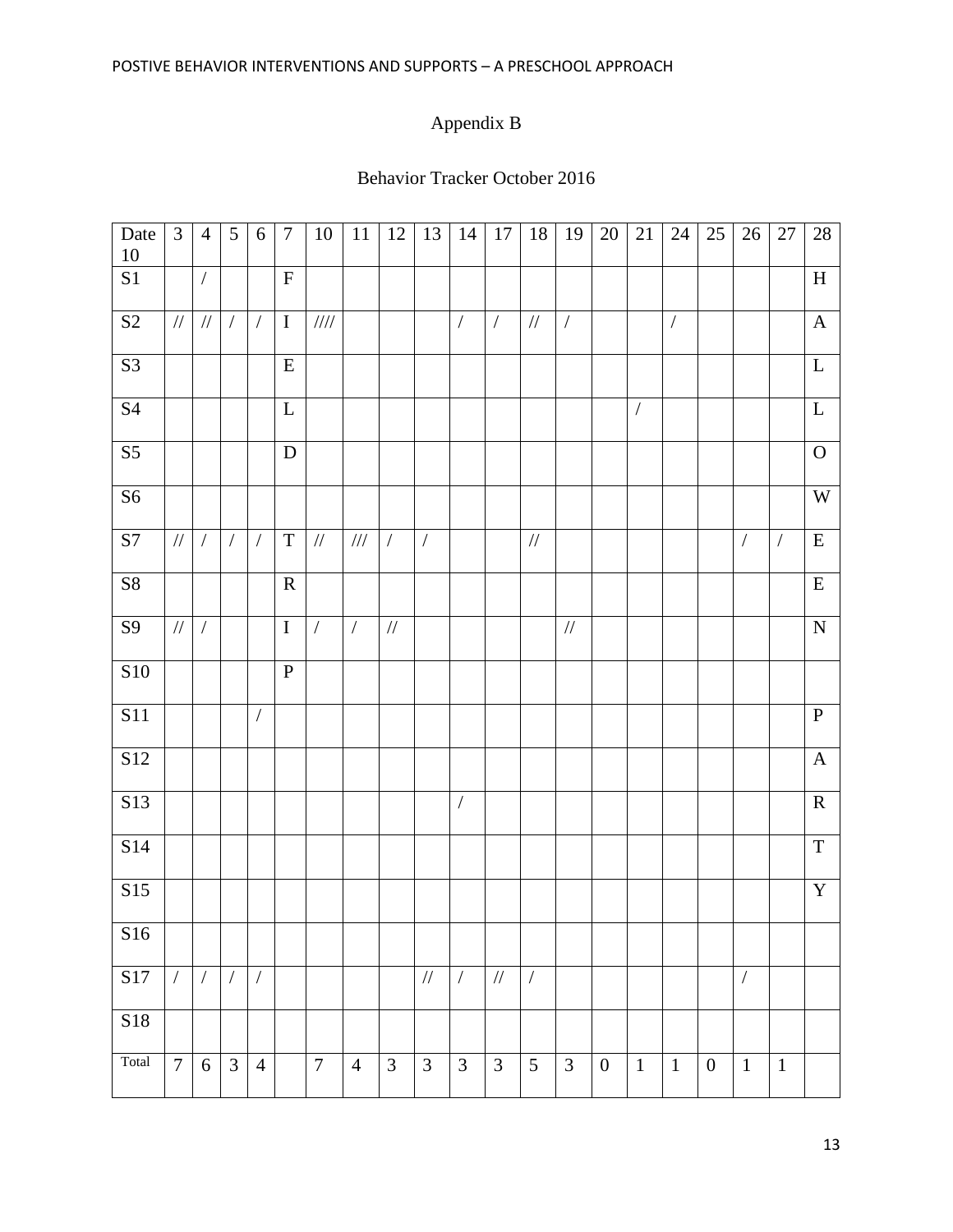# Appendix C

### Behavior Tracker November 2016

| Date<br>$11\,$         | $\mathbf{1}$   | $\overline{2}$ | 3              | $\overline{4}$ | $\tau$               | 8              | 9                | 10               | 14               | 15                   | 16             | 17             | 18             | 21             | $22\,$         | $23\,$         | 28                      | 29             | 30             |
|------------------------|----------------|----------------|----------------|----------------|----------------------|----------------|------------------|------------------|------------------|----------------------|----------------|----------------|----------------|----------------|----------------|----------------|-------------------------|----------------|----------------|
| S1                     | $\sqrt{2}$     |                |                |                |                      |                |                  |                  |                  | $\sqrt{\phantom{a}}$ |                |                | $\overline{ }$ |                | $\mathbf T$    | $\, {\bf P}$   | $/\!/$                  |                |                |
| $\overline{S2}$        |                |                | $\overline{ }$ | $\sqrt{2}$     |                      | $/\!/$         |                  |                  | $/ \! / \! /$    |                      |                | $/\!/$         | $\overline{ }$ | $\sqrt{2}$     | $\, {\rm H}$   | $\mathbf R$    | $/ \! / \! / \! / \! /$ | $\frac{1}{2}$  | $/\!/$         |
| $\overline{S3}$        |                |                |                |                |                      |                |                  |                  |                  |                      |                |                |                |                | $\mathbf{A}$   | ${\bf E}$      |                         |                |                |
| <b>S4</b>              |                |                |                |                |                      |                |                  |                  |                  |                      |                |                |                |                | ${\bf N}$      | S              |                         |                |                |
| $\overline{\text{S5}}$ |                |                |                |                |                      |                |                  |                  |                  |                      |                |                |                |                | $\bf K$        | $\mathbf C$    | $\sqrt{2}$              |                |                |
| $\overline{\text{S6}}$ |                |                |                |                |                      |                |                  |                  |                  |                      |                |                |                |                | ${\bf S}$      | $\, {\rm H}$   | $\sqrt{\phantom{a}}$    |                |                |
| $\overline{S7}$        | $\sqrt{2}$     | $\sqrt{2}$     | $\sqrt{2}$     | $\frac{1}{2}$  | $\frac{1}{2}$        | $\frac{1}{2}$  |                  |                  |                  |                      |                |                |                | $\sqrt{2}$     | $\mathbf G$    | $\overline{O}$ | 111                     |                |                |
| $\overline{\text{S8}}$ |                |                |                |                |                      |                |                  |                  |                  |                      |                |                |                |                | $\overline{I}$ | $\mathbf{O}$   |                         |                |                |
| $\overline{S9}$        |                |                | $/\!/$         |                | $/\!/$               |                |                  |                  | $/\!/ \!/$       | $\overline{ }$       |                |                | $/\!/ \!/$     |                | $\mathbf V$    | $\mathbf{L}$   | $/\!/$                  |                |                |
| <b>S10</b>             |                |                |                |                |                      |                |                  |                  |                  |                      |                |                |                |                | $\rm I$        |                |                         |                |                |
| $\overline{S11}$       |                |                |                |                |                      |                |                  |                  |                  |                      |                |                |                |                | ${\bf N}$      | $\mathbf P$    | $\sqrt{2}$              |                |                |
| $\overline{S12}$       |                |                |                |                |                      |                |                  |                  |                  |                      | $\overline{ }$ |                |                |                | $\mathbf G$    | ${\bf R}$      |                         |                |                |
| S13                    |                |                |                |                |                      |                |                  |                  |                  |                      |                |                |                |                |                | $\mathbf O$    |                         |                |                |
| S14                    |                |                |                |                |                      |                |                  |                  |                  |                      |                |                |                |                | ${\bf P}$      | $\mathbf G$    | $\sqrt{2}$              |                |                |
| S15                    |                |                |                |                | $\sqrt{\phantom{a}}$ |                |                  |                  |                  |                      |                |                |                |                | $\mathbf{A}$   | $\mathbf R$    |                         |                |                |
| S16                    |                |                |                |                |                      |                |                  |                  |                  |                      |                |                |                |                | $\mathbf R$    | $\mathbf{A}$   |                         |                |                |
| S17                    | $\sqrt{2}$     | $\sqrt{2}$     |                |                |                      |                |                  |                  |                  | $\overline{ }$       |                |                |                |                | $\mathbf T$    | $\mathbf M$    | $\sqrt{2}$              | $\overline{ }$ |                |
| S18                    |                |                |                |                |                      |                |                  |                  |                  |                      |                |                |                |                | $\mathbf Y$    |                |                         |                |                |
| Total                  | $\overline{3}$ | $1\,$          | $\overline{4}$ | $\overline{3}$ | $\overline{4}$       | $\overline{4}$ | $\boldsymbol{0}$ | $\boldsymbol{0}$ | $\boldsymbol{6}$ | $\sqrt{2}$           | $1\,$          | $\overline{2}$ | $\mathfrak{H}$ | $\overline{2}$ |                |                | 16                      | $\overline{3}$ | $\overline{2}$ |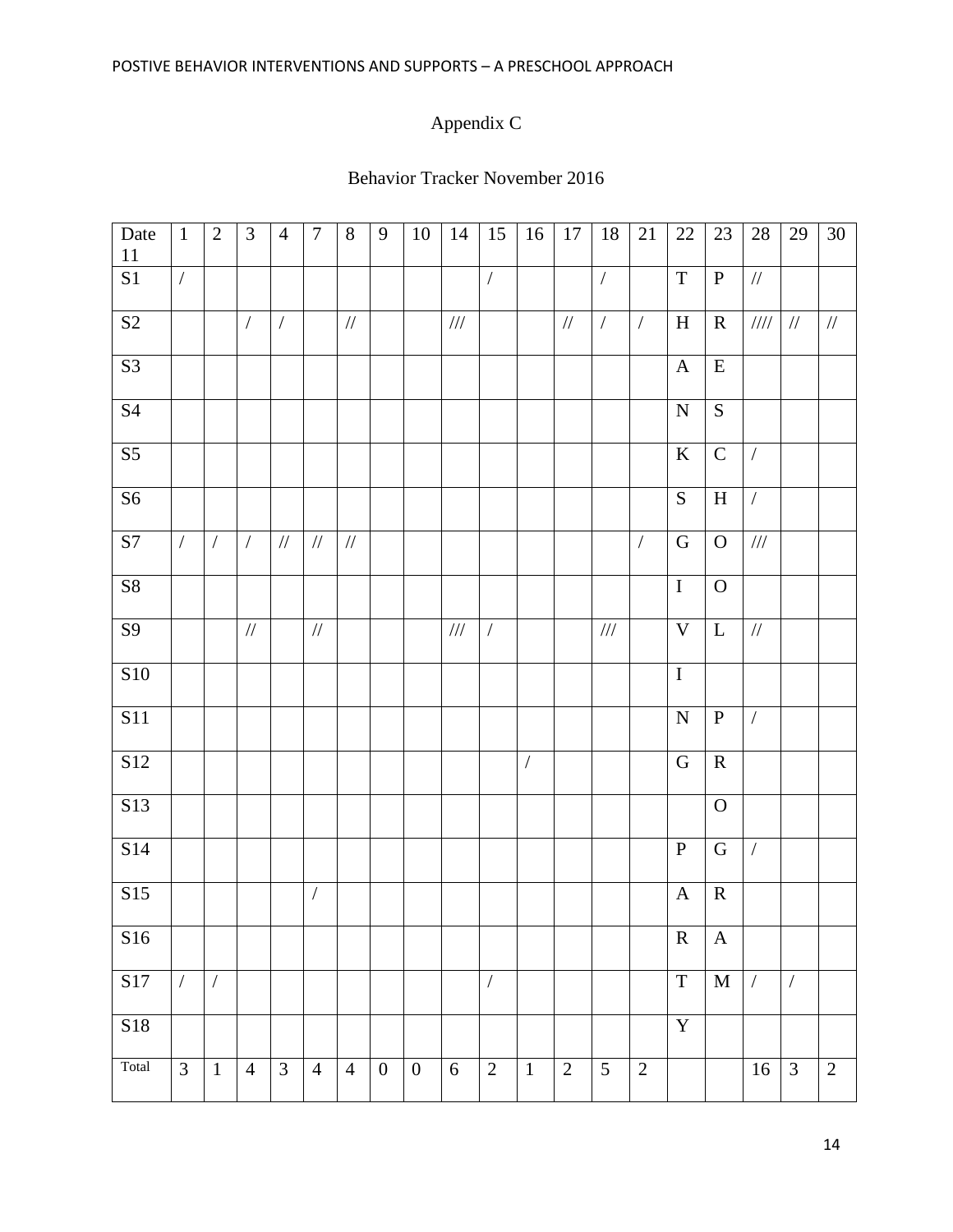# Appendix D

### Behavior Tracker December 2016

| Date<br>$12\,$         | $\mathbf{1}$             | $\overline{2}$ | 5              | $6\,$          | $\overline{7}$ | $8\,$                | 9                    | $12\,$       | 13                   | 14             | 15                      | 16                   | 19             | $20\,$                  | 21                        |
|------------------------|--------------------------|----------------|----------------|----------------|----------------|----------------------|----------------------|--------------|----------------------|----------------|-------------------------|----------------------|----------------|-------------------------|---------------------------|
| S1                     | $\sqrt{2}$               | $\sqrt{2}$     |                |                |                |                      |                      |              |                      |                | $\overline{\mathrm{F}}$ |                      |                | $\, {\rm H}$            | $\overline{S}$            |
| $\overline{S2}$        | $\mathcal{U}\mathcal{U}$ |                |                | $/\!/$         |                |                      |                      | $\sqrt{ }$   | $\sqrt{ }$           | $/\!/ \!/$     | $\overline{I}$          | $\overline{ }$       | $\sqrt{ }$     | $\overline{O}$          | $\overline{C}$            |
| S3                     |                          |                |                |                |                |                      |                      |              |                      |                | ${\bf E}$               |                      |                | $\mathbf{L}$            | $\boldsymbol{\mathrm{H}}$ |
| $\overline{S4}$        |                          |                |                |                |                |                      |                      |              |                      |                | ${\bf L}$               |                      |                | $\rm I$                 | ${\rm O}$                 |
| S <sub>5</sub>         |                          |                |                |                |                |                      |                      |              |                      |                | ${\bf D}$               | $\sqrt{\phantom{a}}$ |                | $\mathbf D$             | ${\rm O}$                 |
| $\overline{\text{S6}}$ |                          |                |                |                |                |                      |                      |              |                      |                |                         |                      |                | $\mathbf A$             | $\mathbf L$               |
| S <sub>7</sub>         | $\sqrt{2}$               | $\sqrt{2}$     |                |                | $\overline{ }$ |                      | $\sqrt{\phantom{a}}$ |              |                      | $\overline{ }$ | $\mathbf T$             | $/\!/$               | $\overline{ }$ | $\mathbf Y$             |                           |
| ${\bf S8}$             |                          |                |                |                |                |                      |                      |              |                      |                | $\overline{R}$          |                      |                |                         | $\, {\bf B}$              |
| $\overline{S9}$        |                          |                | $/\!/$         | $\sqrt{ }$     | $/\!/ \!/$     | $\sqrt{\phantom{a}}$ |                      |              |                      | $\overline{ }$ | $\bf I$                 | $/\!/ /$             |                | $\, {\bf P}$            | $\overline{\mathbf{R}}$   |
| ${\bf S10}$            |                          |                |                |                |                |                      |                      |              |                      |                | ${\bf P}$               |                      |                | $\mathbf A$             | ${\bf E}$                 |
| <b>S11</b>             |                          |                |                |                |                |                      |                      |              | $\sqrt{\phantom{a}}$ |                |                         | $\sqrt{\phantom{a}}$ |                | ${\bf R}$               | $\mathbf A$               |
| $\overline{S12}$       |                          |                |                |                |                | $\overline{ }$       |                      |              |                      |                |                         |                      |                | $\overline{T}$          | $\overline{\mathbf{K}}$   |
| S13                    |                          |                |                |                |                |                      |                      |              |                      |                |                         |                      |                | $\overline{\mathbf{Y}}$ |                           |
| S14                    |                          |                |                |                |                |                      |                      |              |                      |                |                         | $\sqrt{\phantom{a}}$ |                |                         | $\overline{B}$            |
| S15                    |                          |                |                |                | $\overline{ }$ |                      |                      |              |                      |                |                         |                      |                |                         | ${\bf E}$                 |
| S16                    |                          |                |                |                |                |                      |                      |              |                      |                |                         |                      |                |                         | ${\bf G}$                 |
| S17                    | $\frac{1}{2}$            | $\sqrt{2}$     |                |                |                |                      | $\sqrt{\phantom{a}}$ | $\sqrt{2}$   | $\sqrt{\phantom{a}}$ | $\overline{ }$ |                         | $/\!/$               |                |                         | $\overline{I}$            |
| S18                    |                          |                |                |                |                |                      |                      |              |                      |                |                         |                      |                |                         | ${\bf N}$                 |
| Total                  | 8                        | $\mathfrak{Z}$ | $\overline{2}$ | $\mathfrak{Z}$ | 5              | $\overline{2}$       | $\overline{2}$       | $\mathbf{2}$ | $\mathfrak{Z}$       | 6              |                         | $11\,$               | $\sqrt{2}$     |                         | $\overline{S}$            |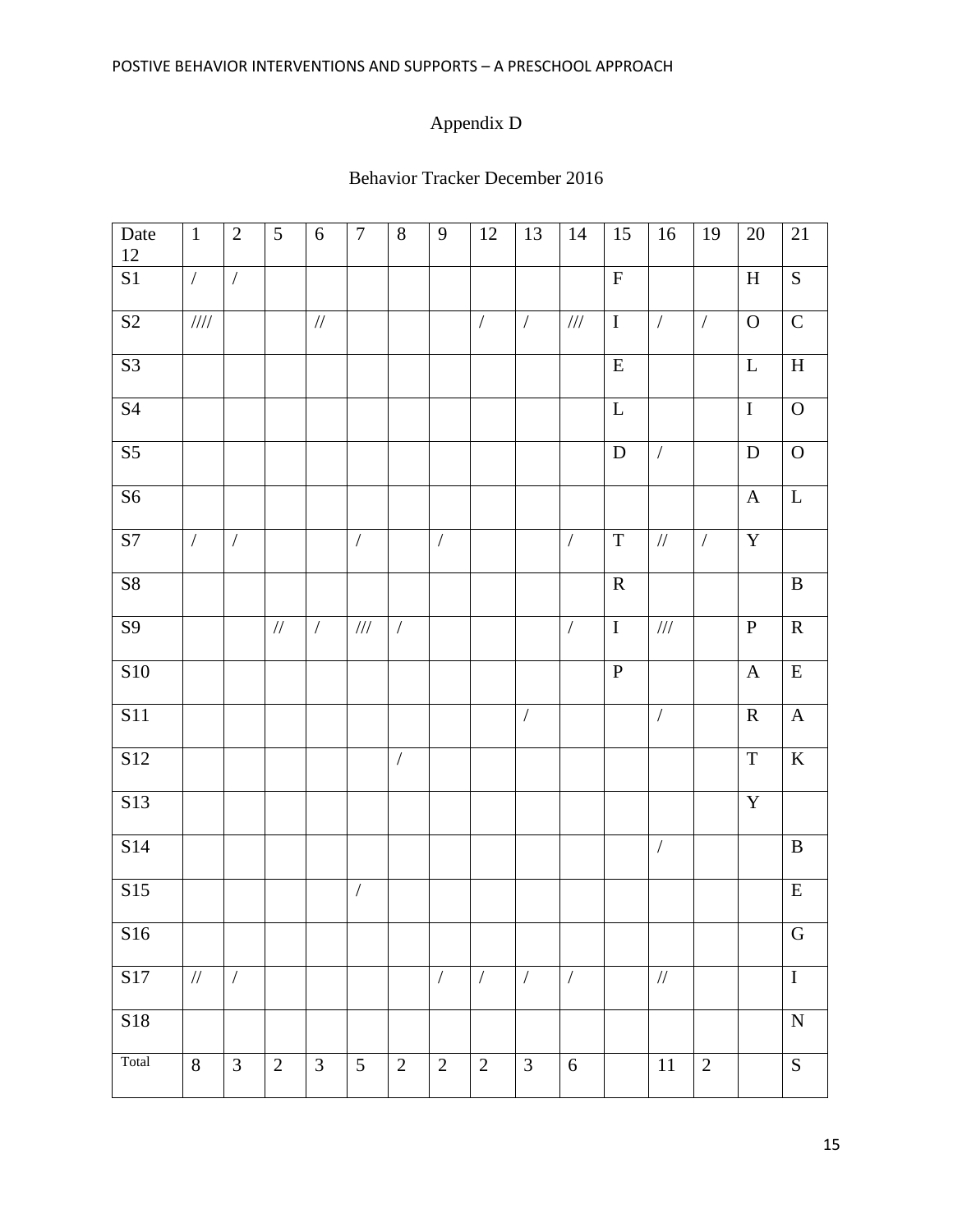# Appendix E

| Date<br>$01\,$         | $\mathfrak{Z}$ | $\overline{4}$ | 5                    | 6            | 9              | 10             | $\overline{1}1$ | 12             | 13             | 16               | 17             | 18             | 19             | $20\,$               | $23\,$           | 24             | $25\,$         | 26             | 27                   | $\overline{30}$  |
|------------------------|----------------|----------------|----------------------|--------------|----------------|----------------|-----------------|----------------|----------------|------------------|----------------|----------------|----------------|----------------------|------------------|----------------|----------------|----------------|----------------------|------------------|
| $\overline{S1}$        |                |                | $\overline{ }$       |              |                |                | $\overline{ }$  |                |                |                  | $\overline{ }$ |                |                | $\overline{1}$       |                  | $/\!/$         |                |                |                      |                  |
| $\overline{S2}$        |                | $\sqrt{2}$     | $/\!/$               | $\sqrt{2}$   |                |                |                 |                | $\overline{ }$ |                  |                |                |                |                      |                  |                |                |                | $\overline{ }$       |                  |
| S <sub>3</sub>         |                |                |                      |              |                |                |                 |                |                |                  |                |                |                |                      |                  |                |                |                |                      |                  |
| $\overline{\text{S4}}$ |                |                |                      |              |                |                |                 |                |                |                  |                |                |                |                      |                  |                |                |                |                      |                  |
| $\overline{\text{S5}}$ |                |                | $\sqrt{\phantom{a}}$ |              |                |                |                 | $\overline{ }$ |                |                  |                |                |                |                      |                  |                |                |                |                      |                  |
| $\overline{\text{S6}}$ |                |                |                      |              |                |                |                 |                |                |                  |                |                |                |                      |                  |                |                |                |                      |                  |
| $\overline{S7}$        |                | $\overline{ }$ |                      |              | $\overline{ }$ |                | $\overline{ }$  |                |                |                  | $/\!/$         |                |                | $\overline{ }$       |                  |                |                |                | $\sqrt{\phantom{a}}$ |                  |
| S8                     |                |                |                      |              |                |                |                 |                |                |                  |                |                |                |                      |                  |                |                |                |                      |                  |
| <b>S9</b>              | $\sqrt{2}$     |                |                      |              |                |                |                 |                |                |                  |                | $\sqrt{ }$     |                | $\sqrt{\phantom{a}}$ |                  |                | $\overline{ }$ |                |                      |                  |
| S10                    |                |                |                      |              |                |                |                 |                |                |                  |                |                |                |                      |                  |                |                |                |                      |                  |
| $\overline{S11}$       |                |                |                      |              |                |                |                 |                | $\overline{ }$ |                  |                |                |                |                      |                  |                |                |                |                      |                  |
| <b>S12</b>             |                |                |                      |              |                |                |                 |                |                |                  |                |                |                |                      |                  |                |                |                |                      |                  |
| S13                    |                |                |                      |              |                |                |                 |                |                |                  |                |                |                |                      |                  |                |                |                |                      |                  |
| S14                    |                |                |                      |              |                |                |                 |                |                |                  |                |                |                |                      |                  |                |                |                |                      |                  |
| S15                    |                |                |                      |              |                |                |                 | $\overline{ }$ |                |                  |                |                |                |                      |                  |                |                |                |                      |                  |
| S16                    |                |                |                      |              |                |                |                 | $\sqrt{ }$     |                |                  |                |                |                |                      |                  |                |                |                |                      |                  |
| S17                    | $\sqrt{2}$     | $\sqrt{2}$     |                      |              |                |                |                 |                |                |                  |                | $\overline{ }$ |                | $\overline{ }$       |                  | $/\!/$         |                |                |                      | $\overline{ }$   |
| S18                    |                |                |                      |              |                |                |                 |                |                |                  |                |                |                |                      |                  |                |                |                |                      |                  |
| Total                  | $\overline{2}$ | $\overline{3}$ | $\overline{4}$       | $\mathbf{1}$ | $\mathbf{1}$   | $\overline{0}$ | $\overline{2}$  | $\overline{3}$ | $\mathbf{2}$   | $\boldsymbol{0}$ | $\overline{3}$ | $\overline{2}$ | $\overline{0}$ | $\overline{4}$       | $\boldsymbol{0}$ | $\overline{4}$ | $1\,$          | $\overline{0}$ | $\overline{2}$       | $\boldsymbol{0}$ |

### Behavior Tracker January 2017 Positive Behavior Supports Intervention Language Change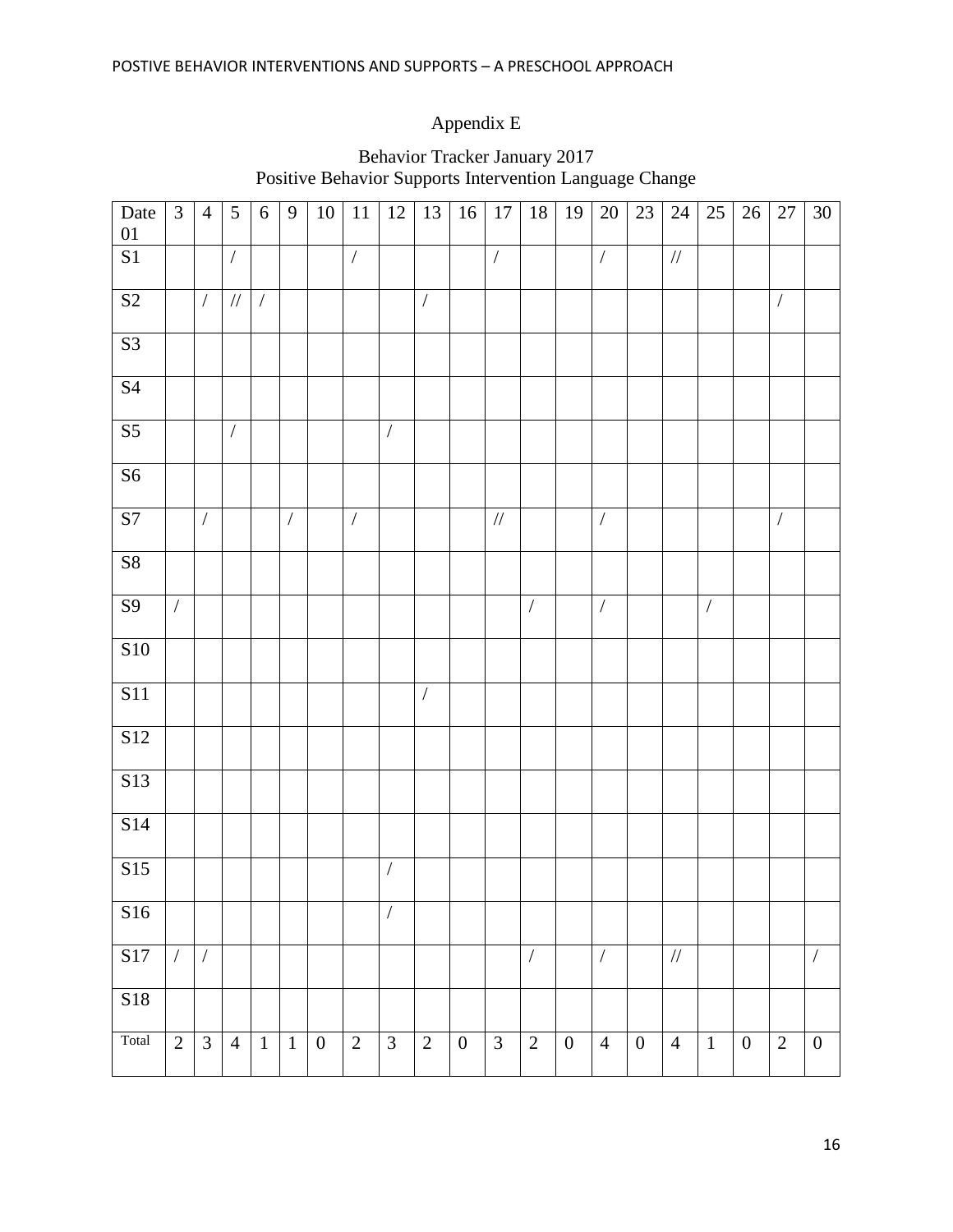# Appendix F

# Behavior Tracker February 2017

| Date<br>$02\,$         | $\mathbf{1}$     | $\overline{2}$   | $\mathfrak{Z}$       | 6                | $\overline{7}$       | $8\,$            | 9                | 10             | 13                   | 14           | 15             | 16               | $17\,$           | $20\,$           | $21\,$         | $22\,$           | $23\,$               | $24\,$         | 27             | $28\,$           |
|------------------------|------------------|------------------|----------------------|------------------|----------------------|------------------|------------------|----------------|----------------------|--------------|----------------|------------------|------------------|------------------|----------------|------------------|----------------------|----------------|----------------|------------------|
| $\mathbf{S}1$          |                  |                  | $\sqrt{ }$           |                  | $\overline{ }$       |                  |                  | $\mathbf F$    | $\overline{ }$       | $\mathbf V$  |                |                  |                  |                  |                |                  |                      | $\overline{ }$ |                |                  |
| S2                     |                  |                  |                      |                  | $\sqrt{\phantom{a}}$ |                  |                  | $\overline{I}$ | $\overline{11}$      | $\mathbf{A}$ |                |                  |                  |                  |                |                  |                      | $\overline{ }$ |                |                  |
| $\overline{S3}$        |                  |                  |                      |                  |                      |                  |                  | ${\bf E}$      |                      | $\mathbf L$  |                |                  |                  |                  | $\overline{ }$ |                  |                      |                |                |                  |
| $\overline{S4}$        |                  |                  |                      |                  |                      |                  |                  | $\mathbf L$    |                      | ${\bf E}$    | $\overline{ }$ |                  |                  |                  |                |                  |                      |                |                |                  |
| $\overline{\text{S5}}$ |                  |                  |                      |                  |                      |                  |                  | ${\bf D}$      |                      | ${\bf N}$    |                |                  |                  |                  |                |                  |                      |                |                |                  |
| S <sub>6</sub>         |                  |                  |                      |                  |                      |                  |                  |                |                      | $\mathbf T$  |                |                  |                  |                  |                |                  |                      |                |                |                  |
| S7                     |                  |                  | $\overline{ }$       |                  |                      |                  |                  | $\mathbf T$    | $\overline{ }$       | $\bf I$      |                |                  |                  |                  |                |                  |                      |                | $/\!/$         |                  |
| ${\bf S8}$             |                  |                  |                      |                  |                      |                  |                  | ${\bf R}$      |                      | ${\bf N}$    |                |                  |                  |                  |                |                  |                      |                |                |                  |
| $\overline{S9}$        |                  |                  | $\overline{ }$       |                  |                      |                  |                  | $\bf I$        | $\overline{ }$       | ${\bf E}$    |                |                  |                  |                  |                |                  |                      |                |                |                  |
| <b>S10</b>             |                  |                  |                      |                  |                      |                  |                  | ${\bf P}$      |                      | ${\bf S}$    |                |                  |                  |                  |                |                  | $\sqrt{\phantom{a}}$ |                |                |                  |
| $\overline{S11}$       |                  |                  |                      |                  |                      |                  |                  |                |                      |              |                |                  |                  |                  |                |                  |                      |                |                |                  |
| S12                    |                  |                  |                      |                  |                      |                  |                  |                |                      | ${\bf D}$    |                |                  |                  |                  |                |                  |                      |                |                |                  |
| S13                    |                  |                  |                      |                  |                      |                  |                  |                |                      | $\mathbf{A}$ |                |                  |                  |                  |                |                  |                      |                |                |                  |
| S14                    |                  |                  |                      |                  |                      |                  |                  |                |                      | $\mathbf Y$  |                |                  |                  |                  | $\overline{ }$ |                  |                      |                |                |                  |
| S15                    |                  |                  |                      |                  |                      |                  |                  |                |                      |              |                |                  |                  |                  |                |                  |                      |                |                |                  |
| S16                    |                  |                  |                      |                  | $\sqrt{ }$           |                  |                  |                |                      |              |                |                  |                  |                  |                |                  |                      |                |                |                  |
| S17                    |                  |                  | $\sqrt{\phantom{a}}$ |                  |                      |                  |                  |                | $\sqrt{\phantom{a}}$ |              |                |                  |                  |                  |                |                  |                      |                | $/\!/$         |                  |
| S18                    |                  |                  |                      |                  |                      |                  |                  |                |                      |              |                |                  |                  |                  |                |                  |                      |                |                |                  |
| Total                  | $\boldsymbol{0}$ | $\boldsymbol{0}$ | $\overline{4}$       | $\boldsymbol{0}$ | $\mathfrak{Z}$       | $\boldsymbol{0}$ | $\boldsymbol{0}$ |                | $\sqrt{6}$           |              | $\mathbf{1}$   | $\boldsymbol{0}$ | $\boldsymbol{0}$ | $\boldsymbol{0}$ | $\sqrt{2}$     | $\boldsymbol{0}$ | $\mathbf{1}$         | $\overline{2}$ | $\overline{4}$ | $\boldsymbol{0}$ |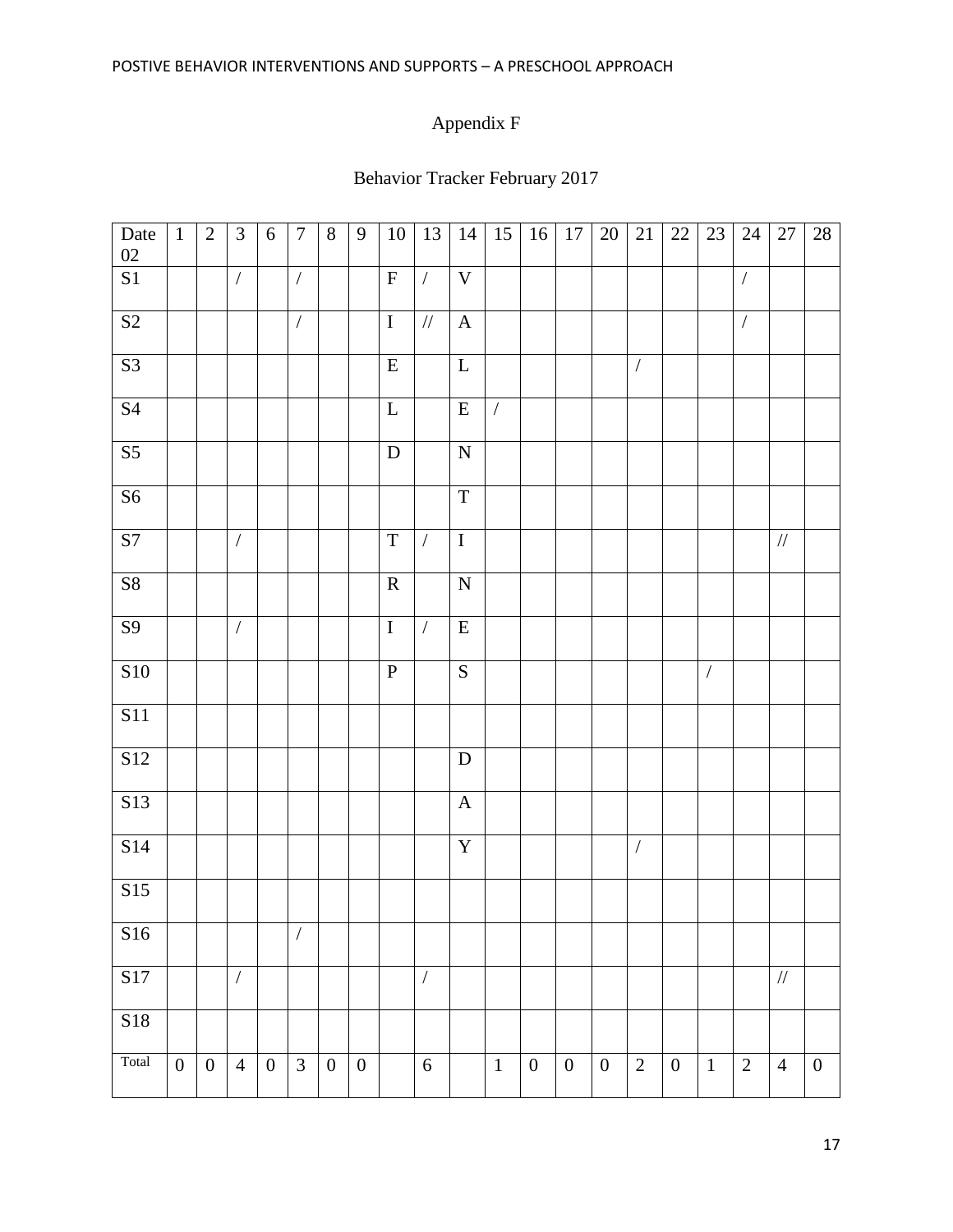# Appendix G

### Behavior Tracker March 2017

| Date<br>03             | $\mathbf{1}$     | $\overline{2}$   | $\mathfrak{Z}$   | 6              | $\overline{7}$   | $8\,$            | 9                | $10\,$                    | $20\,$               | 21               | $22\,$           | $23\,$           | $24\,$                  | $27\,$         | $28\,$         | 29               | $30\,$           | 31               |
|------------------------|------------------|------------------|------------------|----------------|------------------|------------------|------------------|---------------------------|----------------------|------------------|------------------|------------------|-------------------------|----------------|----------------|------------------|------------------|------------------|
| S1                     |                  |                  |                  |                |                  |                  |                  | $\boldsymbol{\mathsf{A}}$ | $\overline{ }$       |                  |                  |                  | $\mathbf F$             | $\overline{ }$ |                |                  |                  |                  |
| $\overline{S2}$        |                  |                  |                  |                |                  |                  |                  | $\overline{C}$            |                      |                  |                  |                  | $\overline{\mathrm{I}}$ | $\overline{ }$ |                |                  |                  |                  |
| $\overline{\text{S}3}$ |                  |                  |                  |                |                  |                  |                  | $\mathbf T$               |                      |                  |                  |                  | ${\bf E}$               |                |                |                  |                  |                  |
| $\overline{S4}$        |                  |                  |                  | $\overline{ }$ |                  |                  |                  | $\bf I$                   |                      |                  |                  |                  | $\mathbf L$             |                |                |                  |                  |                  |
| $\overline{\text{S5}}$ |                  |                  |                  |                |                  |                  |                  | $\overline{\mathbf{V}}$   |                      |                  |                  |                  | ${\bf D}$               |                |                |                  |                  |                  |
| S <sub>6</sub>         |                  |                  |                  |                |                  |                  |                  | $\overline{I}$            |                      |                  |                  |                  |                         |                |                |                  |                  |                  |
| $\overline{S7}$        |                  |                  |                  |                |                  |                  |                  | $\mathbf T$               | $\overline{ }$       |                  |                  |                  | $\mathbf T$             | $/\!/$         |                |                  |                  |                  |
| ${\bf S8}$             |                  |                  |                  |                |                  |                  |                  | $\bf I$                   |                      |                  |                  |                  | ${\bf R}$               |                |                |                  |                  |                  |
| $\overline{S9}$        |                  |                  |                  |                |                  |                  |                  | ${\bf E}$                 | $\sqrt{\phantom{a}}$ |                  |                  |                  | $\bf I$                 | $/\!/$         |                |                  |                  |                  |
| S10                    |                  |                  |                  |                |                  |                  |                  | ${\bf S}$                 |                      |                  |                  |                  | ${\bf P}$               |                |                |                  |                  |                  |
| $\overline{S11}$       |                  |                  |                  |                |                  |                  |                  |                           |                      |                  |                  |                  |                         |                |                |                  |                  |                  |
| S12                    |                  |                  |                  |                |                  |                  |                  | ${\bf D}$                 |                      |                  |                  |                  |                         |                |                |                  |                  |                  |
| S <sub>13</sub>        |                  |                  |                  |                |                  |                  |                  | $\mathbf A$               |                      |                  |                  |                  |                         |                |                |                  |                  |                  |
| S14                    |                  |                  |                  |                |                  |                  |                  | $\mathbf Y$               |                      |                  |                  |                  |                         |                |                |                  |                  |                  |
| S15                    |                  |                  |                  |                |                  |                  |                  |                           |                      |                  |                  |                  |                         |                |                |                  |                  |                  |
| S16                    |                  |                  |                  |                |                  |                  |                  |                           |                      |                  |                  |                  |                         |                |                |                  |                  |                  |
| S17                    |                  |                  |                  |                |                  |                  |                  |                           | $\overline{ }$       |                  |                  |                  |                         |                | $\overline{ }$ |                  |                  |                  |
| S18                    |                  |                  |                  |                |                  |                  |                  |                           |                      |                  |                  |                  |                         |                |                |                  |                  |                  |
| Total                  | $\boldsymbol{0}$ | $\boldsymbol{0}$ | $\boldsymbol{0}$ | $\mathbf 1$    | $\boldsymbol{0}$ | $\boldsymbol{0}$ | $\boldsymbol{0}$ |                           | $\overline{4}$       | $\boldsymbol{0}$ | $\boldsymbol{0}$ | $\boldsymbol{0}$ |                         | $\sqrt{6}$     | $\mathbf{1}$   | $\boldsymbol{0}$ | $\boldsymbol{0}$ | $\boldsymbol{0}$ |